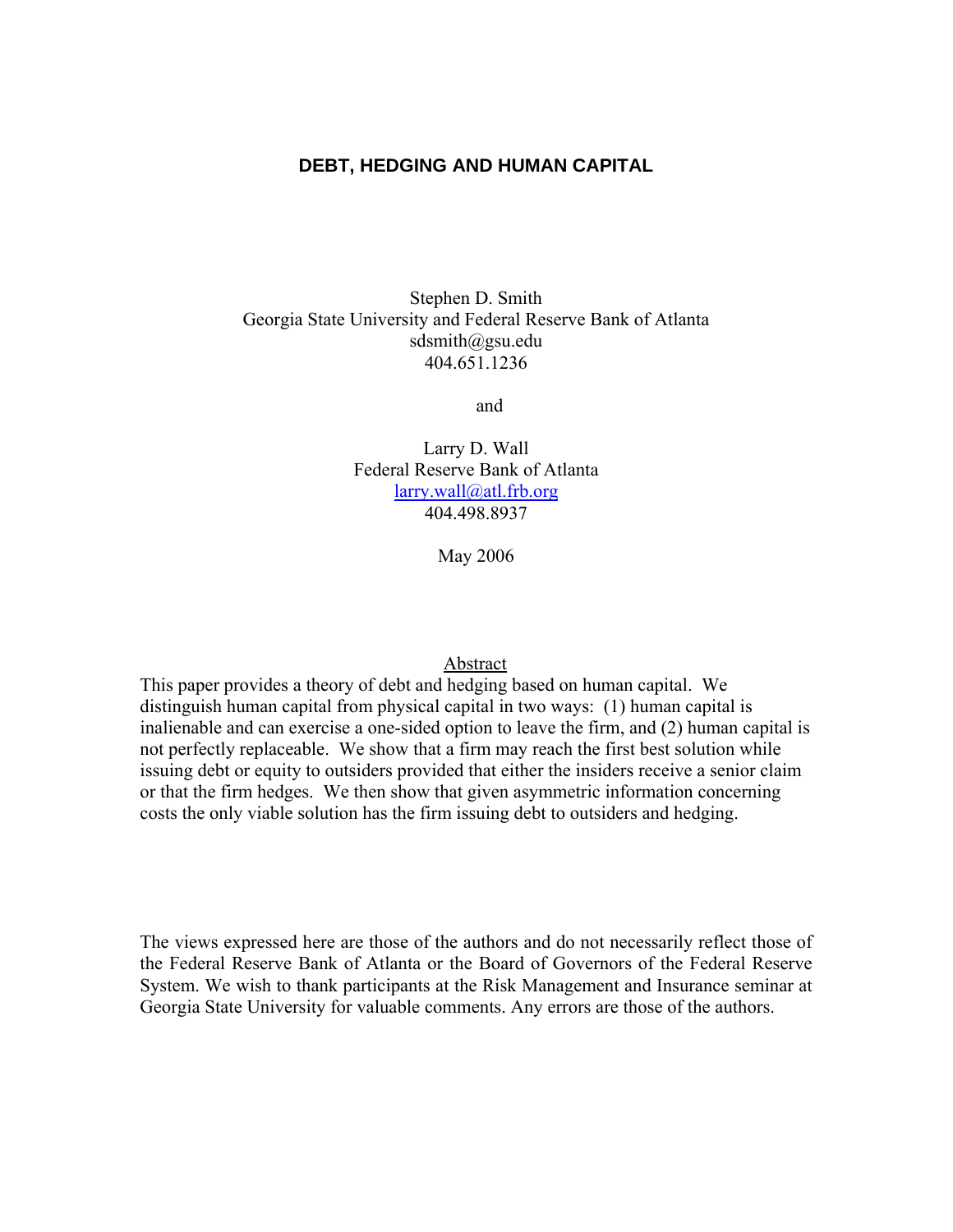## **DEBT, HEDGING AND HUMAN CAPITAL**

## **I. Introduction**

A formal analysis regarding the relevancy of risk management by the corporation dates back to the work of Modigliani and Miller (1958). Their seminal result is that, absent frictions such as taxes, on balance sheet risk management in the form of leverage decisions make no difference in the value of the corporation. The extension of this result to off balance sheet arrangements, such as futures and swaps, is trivial once it is recognized that both transactions are just different forms of risk management. The intuition behind this famous result is, of course, that, absent frictions, investors can manage their own risk exposure in any way they please and therefore have no incentive to place a higher value on corporations who manage such risks at the corporate level.

Most of the subsequent literature regarding on balance sheet risk management (i.e., capital structure) and off balance sheet risk management has been developed using a theory of the firm that emphasizes the importance of physical assets in place or growth opportunities. However, human capital has supplanted physical assets as the primary determinant of firm value in a growing number of corporations, a point emphasized by Myers (1999) and Zingales (2000, pg. 1624). The theory they propose is based on the firm as a nexus of contracts between those parties that control assets and those that hold outside claims to the firm. This theory raises questions about traditional theories of the firm, including theories of hedging and capital structure that focus exclusively on the value of residual claimants. In particular, as Zingales has emphasized, attention needs to be paid to the role of human capital and the types of contracting needed to insure that first best outcomes can be obtained wherever possible.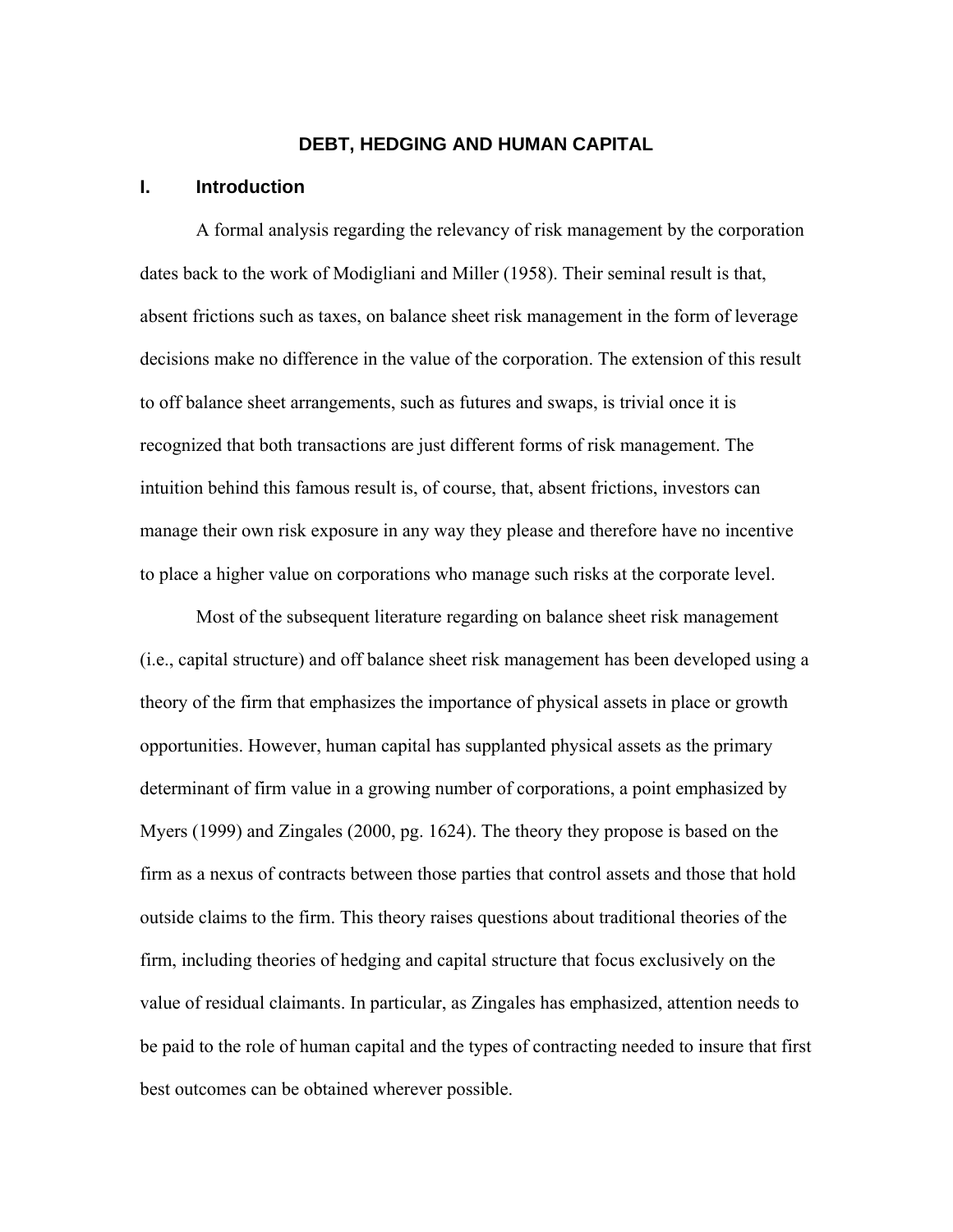The contracting issues that arise with regard to human capital are in some ways unique. Hart and Moore (1994) emphasize the inalienable nature of human capital in their development of a theory of debt. Moreover, Qian (2003) has analyzed the capital structure decision when the firm employs workers with special skills and shows that firms with high levels of valuable human capital will hold less debt. In his model commitments to hi-tech workers acts as a substitute for leverage due to the better risk sharing properties of equity.

In this paper we extend the literature on capital structure and risk management by analyzing the role of hedging in a world where human capital is of first order importance. While general, we view the paper as particularly applicable to trading firms and financial institutions. Indeed, Qian (2003) has shown that these firms rank highest in his empirical measures of human capital intensity.

The model developed here is driven by two key assumptions. The first is that human capital is inalienable. Managers and workers cannot be forced to work and we assume that they are capable of generating some pecuniary benefits from outside opportunities. The second labor market assumption that we make is that managers and other employees outside the firm are not perfect substitutes for managers and workers currently in the firm (hereafter, referred to simply as managers or insiders). Assuming that we start in a world with the best manager/production technology mix, we assume that there is some cost, (in terms of lower output) that must be borne if managers exercise their option to leave the firm. Of course, in equilibrium, the cost of the lost output within the firm must be paid for by the insiders that control the assets of the firm.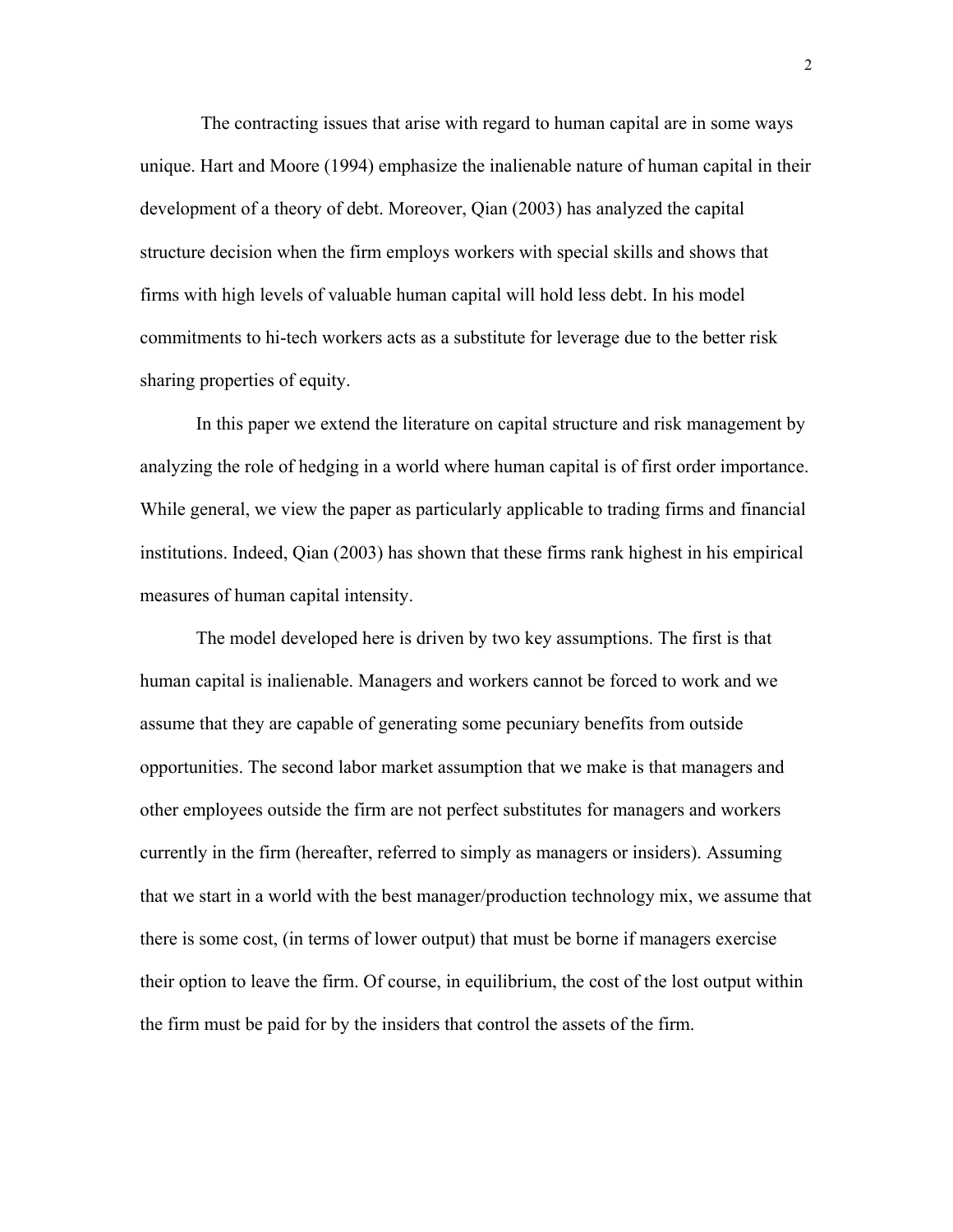We analyze two situations. In the first there is symmetric information. In this case we contrast three alternative strategies. We first show that there is an overhang problem with simply issuing outside debt or equity. The debt overhang case is analogous to the debt overhang problem with firm's investment in physical assets. In contrast, to the physical asset case, however, issuing equity does not solve the problem in our model. In some states the firm's insiders share of the profits will not exceed the value of their outside opportunities because the requirement that dividends also be paid to outside investors reduces the payments to the firm's managers. Thus, whether the firm issues debt or equity, its managers may opt for their outside option in some states even though it is socially optimal to stay with the firm because the realized profits are insufficient to make the required payments to outside claimants and pay the managers enough to keep them from exercising their outside option.

 In the second case we consider, the managers issue either some outside equity or junior debt. In addition, however, there is a senior claim to cash flows held by the managers of the firm that at least equals the value of their outside option. We show that such an arrangement yields the first best solution. The firm could also issue outside debt or equity and hedge by transferring sufficient income from high profit states to low profit states so that the firm can honor its outside obligations and still pay insiders an amount at least equal to their outside obligation. This also yields the first best allocation. Therefore, we show that in a world of symmetric information simple explicit contracts such as salary can be used to bond managers to the firm. Hedging adds no additional value in this case and the risk management structure of the firm is a fairly simple one: senior claims to insiders and junior claims in the form of debt or outside equity to the outsiders.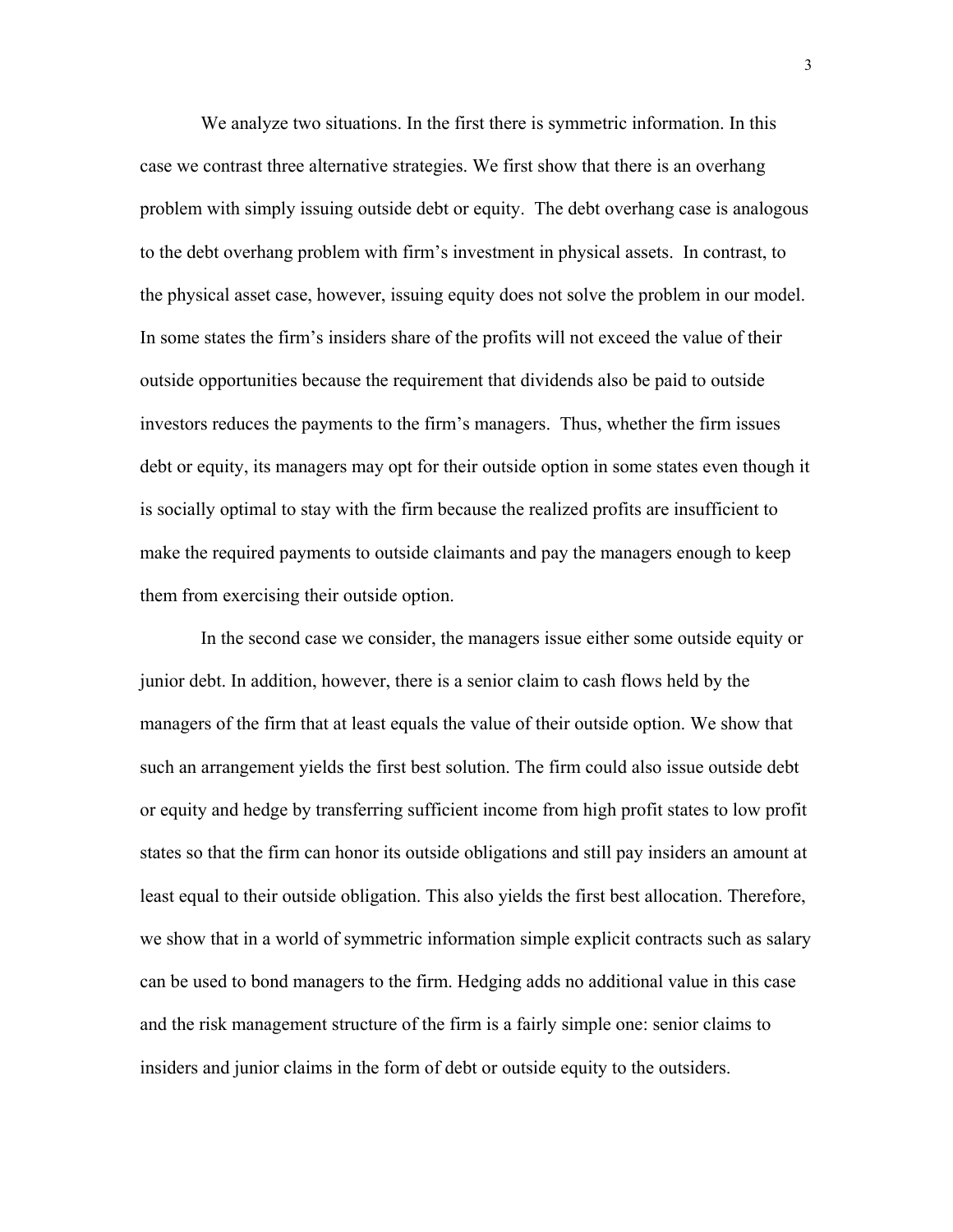In the third case that we consider there is asymmetric information regarding a second determinant of the firm's value (for simplicity, we focus on asymmetry about the firm's cost of production) where outside investors know the distribution of the cost of production but the managers know the realization. The price at which outsiders will purchase a claim is based on their knowledge distribution of possible values of the cost parameter. If this price depends on the distribution of the cost parameter however, it will almost surely differ from the fair price based on the managers' observation of the realized value. If outsiders underprice their claims, the managers will gladly accept the transfer. Even if outsiders overprice the claims, managers will nevertheless issue the claims if the project's expected profits exceed the wealth transfer to outside claimants.

However, if the firm has the option of issuing debt and making that debt riskless by hedging, it can eliminate the difference between outside investors' and the managers' valuation of the debt. If the firm has access to this financing option, it will dominate the other options. Note, that hedging by itself is insufficient to resolve the asymmetry problem, as hedging cannot make the residual claim riskless in the presence of unhedgeable uncertainty about the firm's profitability. Therefore, the unique solution to the problem under asymmetric information involves issuing outside debt and hedging. We note that such a contracting solution bonds the managers to the firm in such a way that they exercise their outside options to leave the firm only when it is socially desirable to do so. Thus, the risk management solution involves two explicit contracts. One is between insiders and outside debt holders while the second involves insiders and third parties that represent the offsetting futures positions.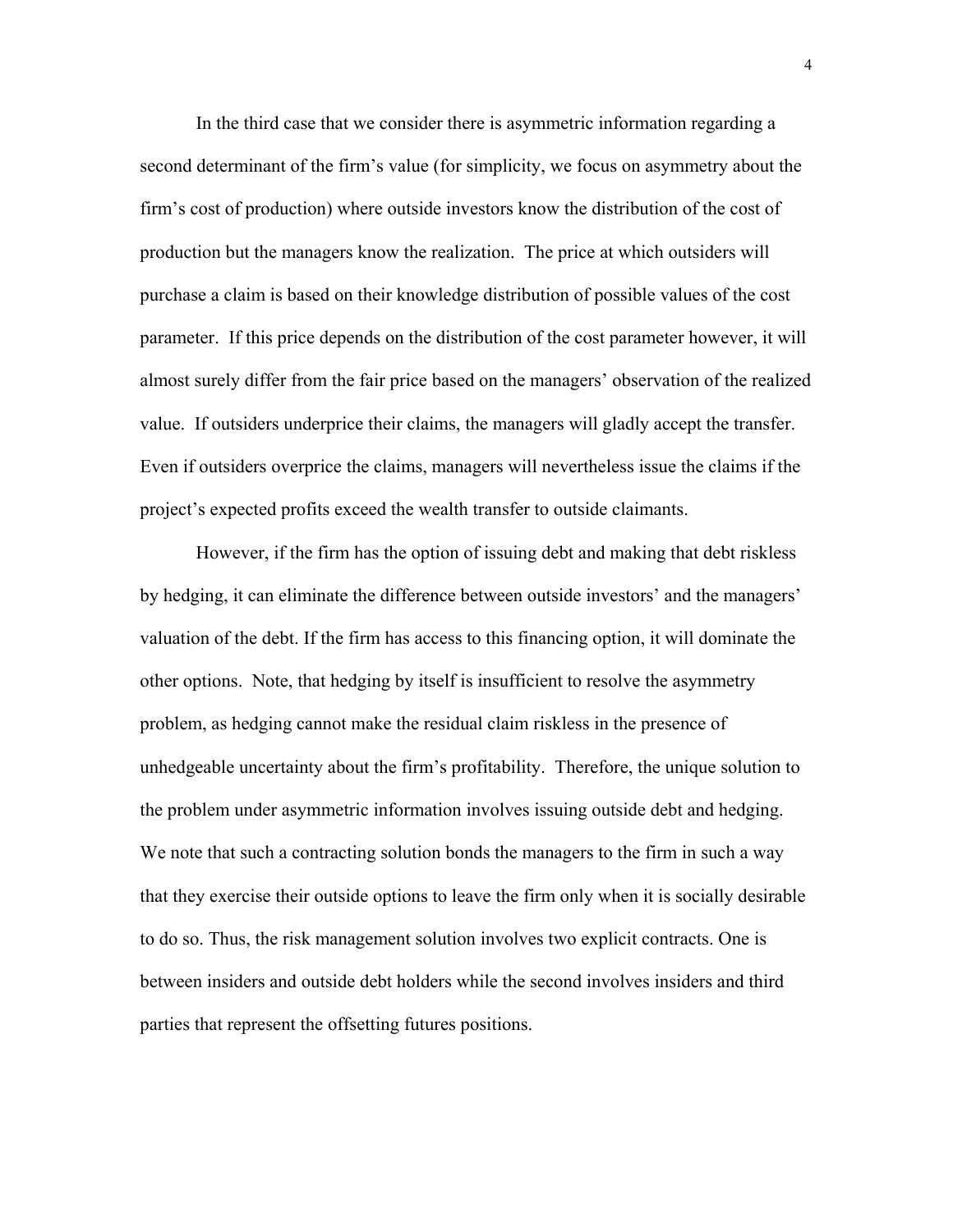Thus, unlike the Modigliani and Miller (1963) result, our results show that there is both an optimal capital structure and an optimal risk management strategy without the need to resort to tax based arguments. Even with symmetric information, capital structure decisions do influence firm value in the presence of inalienable human capital. The addition of even a small amount of information asymmetry is sufficient to make it optimal for the firm to have equity that is held by insiders and outside debt. Moreover, the firm should hedge its cash flows in a manner that minimizes the variability of total cash flows: that is cash flows from operations plus those from the hedge position. Outside equity leads to inefficient allocations and will only be chosen if hedging is not available.

In order to motivate our results consider an investment bank owned by its partners with an M&A section and a proprietary trading desk. Suppose that the bonuses in the M&A can be influenced by total firm profitability. If the trading desk suffers a loss, say due to interest rate changes, bonuses in the M&A section may be jeopardized. In this case workers in both the M&A section and the trading desk may walk if they have viable alternative employment. Conversely, if the firm had hedged this risk then the loss on the trading position would have been offset by gains on its derivatives contract thereby eliminating the incentive for workers to seek outside employment. If the bank needed to raise outside funding, investors in risky securities issued by the bank would demand compensation for the adverse selection risks associated with opacity about the value of the firm's existing proprietary assets and the future profitability of its trading and M&A operations. The lowest cost way to fund the firm would be for it to issue debt and make that debt riskless by hedging.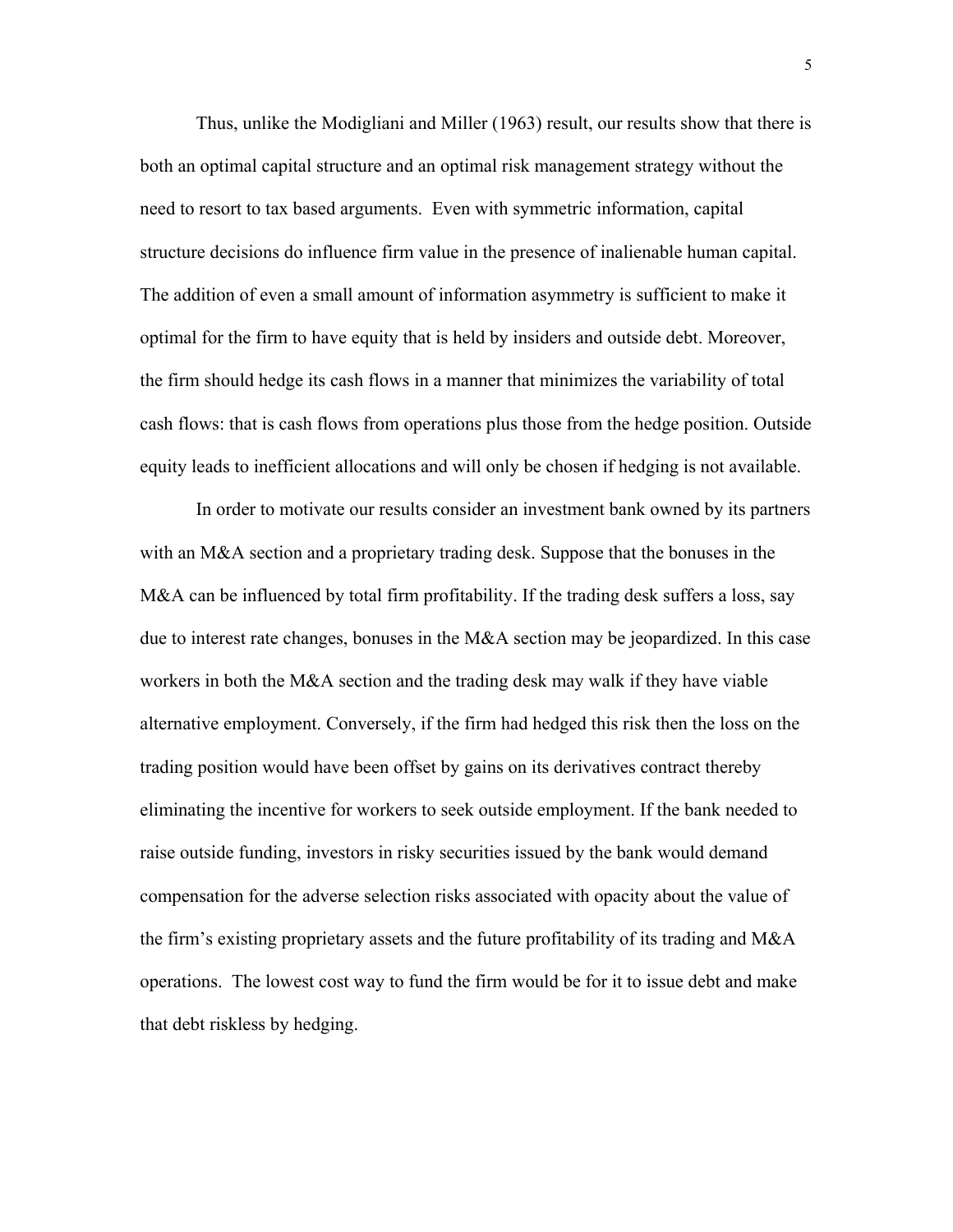Our paper is related to a number of papers in the extant literature. Indeed, the last twenty years has brought forth a number of rationales for why firms should manage risk using off balance sheet contracts that are based on well known theories in corporate finance. The first involves managerial risk aversion, the convexity of the tax schedule or the existence of costly financial distress discussed by Stulz (1984) and Smith and Stulz (1985). One could view our model as extending Smith and Stulz (1985) by formally modeling financial distress costs in the form of the departure of valuable human capital rather than assuming the existence of such costs. Indeed, our results are consistent with the observation that when firms get into financial distress one often sees the top managers exit before formal bankruptcy is announced. Hedging, if possible, might have allowed the firm to avoid the financial distress brought on by the exit of valuable managers.<sup>[1](#page-6-0)</sup>

Other non-exclusive rationales fall into three categories; (a) alleviating the underinvestment problem first posed by Myers (1977), (b) dealing with asymmetric information problems between insiders and outsiders (the Myers and Majluf (1984) "problem") and (c) agency cost problems discussed in Jensen and Meckling  $(1976)^2$  $(1976)^2$ 

One paper that appears closely related to ours is that of Bessembinder (1991). Bessembinder argues that by hedging the firm can alleviate the debt overhang problem by

 $\overline{\phantom{a}}$ 

<span id="page-6-0"></span> $1$  Even if the managers are to some extent tied to the firm through no-compete clauses, these are insufficient to keep the manager from engaging in some outside activity, even if it is outside the industry. In our model, any positive value of the outside exit option will bring about states of financial distress if simple debt or equity is issued to outsiders.

<span id="page-6-1"></span><sup>&</sup>lt;sup>2</sup> Stulz (1996) reviews these theories and argues that many firms risk management involves "taking a view" on market prices. Faulkender (2005) provides some evidence for this view of risk management. Also see Triki (2005) for a review of the empirical literature on risk management and hedging.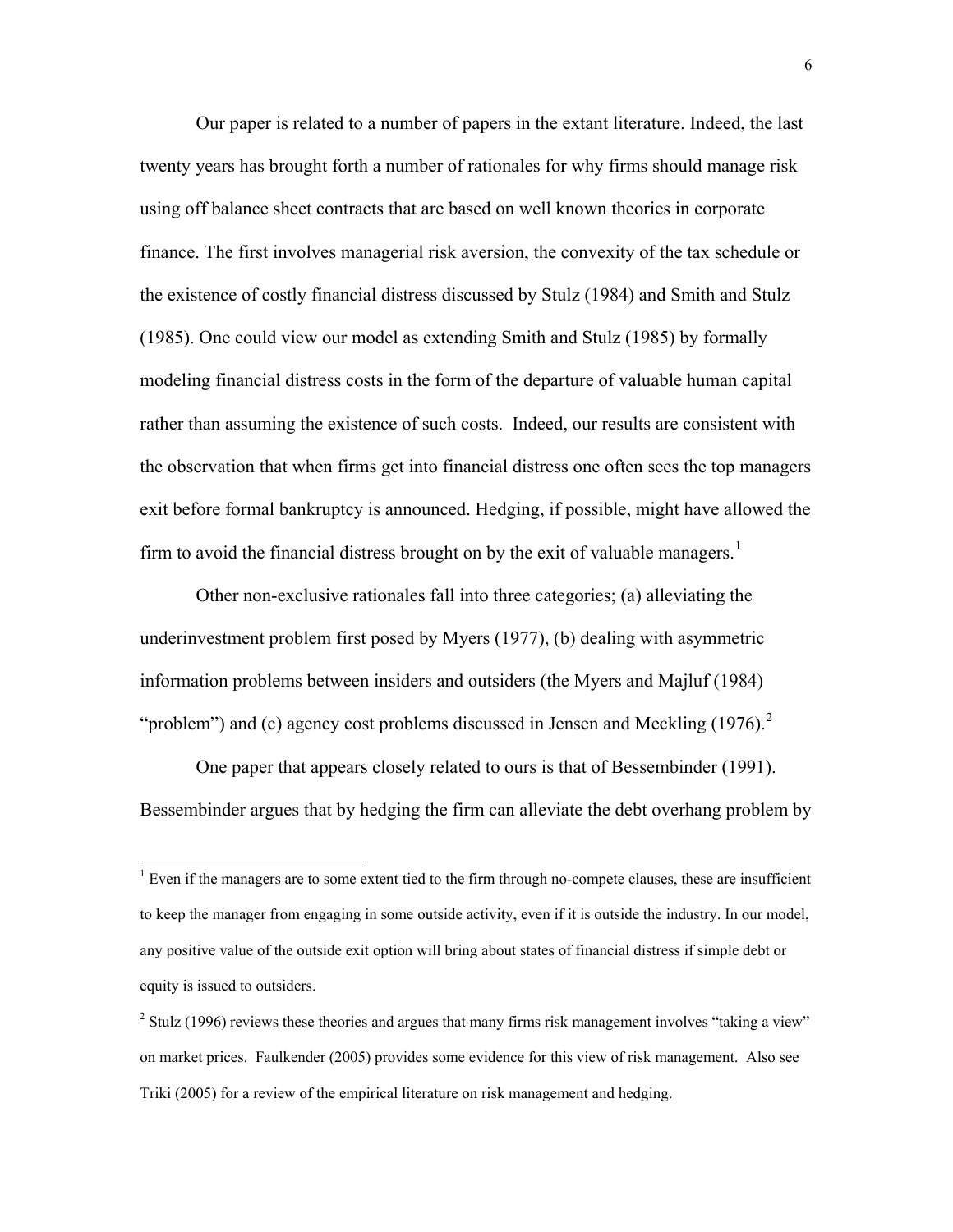shifting some of the distribution from default to non-default states in which the share of profits going to equity holders is larger. Thus, some projects in Myers (1977) setup that would not have been taken on absent hedging may now have a positive NPV to the firm's owners if the firm can commit to hedging in the futures market.

Although our paper is like Bessembinder's in that it considers the use of hedging to overcome a debt overhang problem, the focus of our paper is different and that leads to a difference in one of the models' key assumptions. Bessembinder's focus is on the scale of the investment by the firm ex ante, that is on whether and to what extent the firm's investment will fall short of its of its optimum value due to the debt overhang problem. Given this focus, the natural assumption is that uncertainty about the value of the hedgeable price is resolved after the investment has been made. In contrast, our focus is on the decision of managers and other insiders as to whether they will stay with the firm or exercise their outside option ex post. As this option may be exercised at any time, the natural assumption in our model is that insiders decide whether to exercise their outside option after the hedgeable price is observed.

The difference in assumptions has important implications for the results. The firm could eliminate the debt overhang problem in Bessembinder's model by issuing equity. In contrast, in our model a simple equity issue by itself does not solve the overhang problem even with symmetric information; moreover all of the equity issuance alternatives are dominated by the combination of debt and hedging with asymmetric information. Our model is thus best viewed as a complement to Bessembinder. His model is the appropriate for analyzing the use of hedging to reduce debt overhang problem for firms whose biggest concern is avoiding Myer's under investment problem.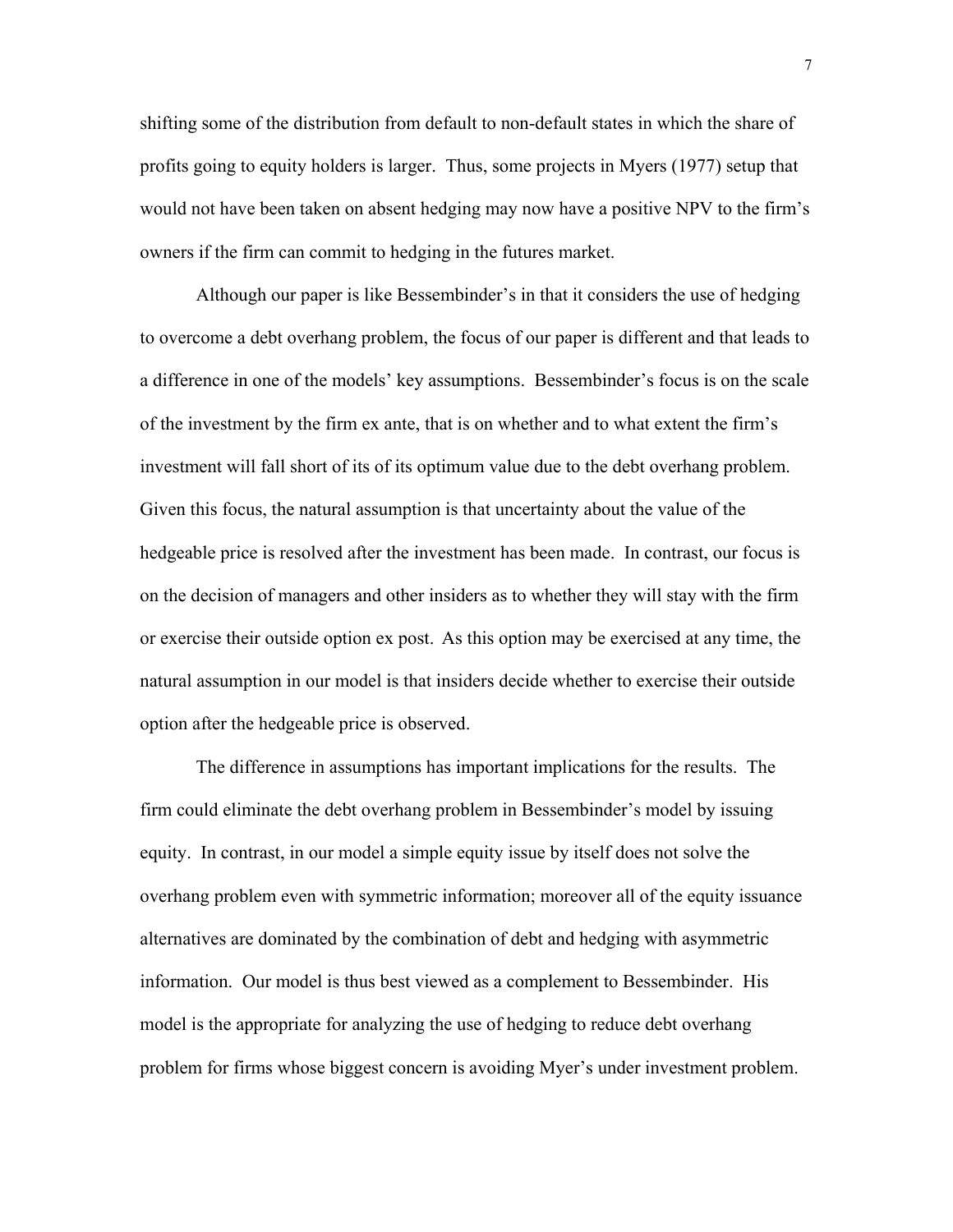In contrast, our model is the appropriate model for analyzing an overhang problem in payments to outside clients for firms primarily concerned about retaining human capital.

Another paper that has some similarities is Almazan, Suarez and Titman (2002) which focuses on the implications of information release for the terms under which the firm contracts with its employees. Some, but not all, workers in their model are willing to contract at less than their best outside wage if the workers perceive that the forgone wages will be more than offset by increased accumulation of human capital relative to their outside opportunity. However, this willingness to accept less than their best option depends on the perception that the firm is at the forefront of emerging technology, a perception which can be undercut if the firm is having financial difficulties.

The key difference in our papers is the assumption about the information set of key insiders. Almazan, Suarez and Titman (2002) assume that the key insiders (which they label the quick learners) understand some technology that is important to the firm but do not have information about the condition of the firm. The release of information changes the terms on which these employees will contract with the firm in an asymmetric way with bad information raising the cost of contracting more than good information would reduce the costs. Almazan, Suarez and Titman (2002) cite innovative (or high tech) firms as examples of the types of firms to which their model is most applicable. In contrast, the role of losses in forcing the release of new information about the firm is irrelevant to our model; we assume the key insiders in our model have access to this information. As mentioned earlier, while our model may have applications to a variety of settings, the model would be an especially good description of the senior staff at financial services firms, especially investment banks. Senior investment bankers are unlikely to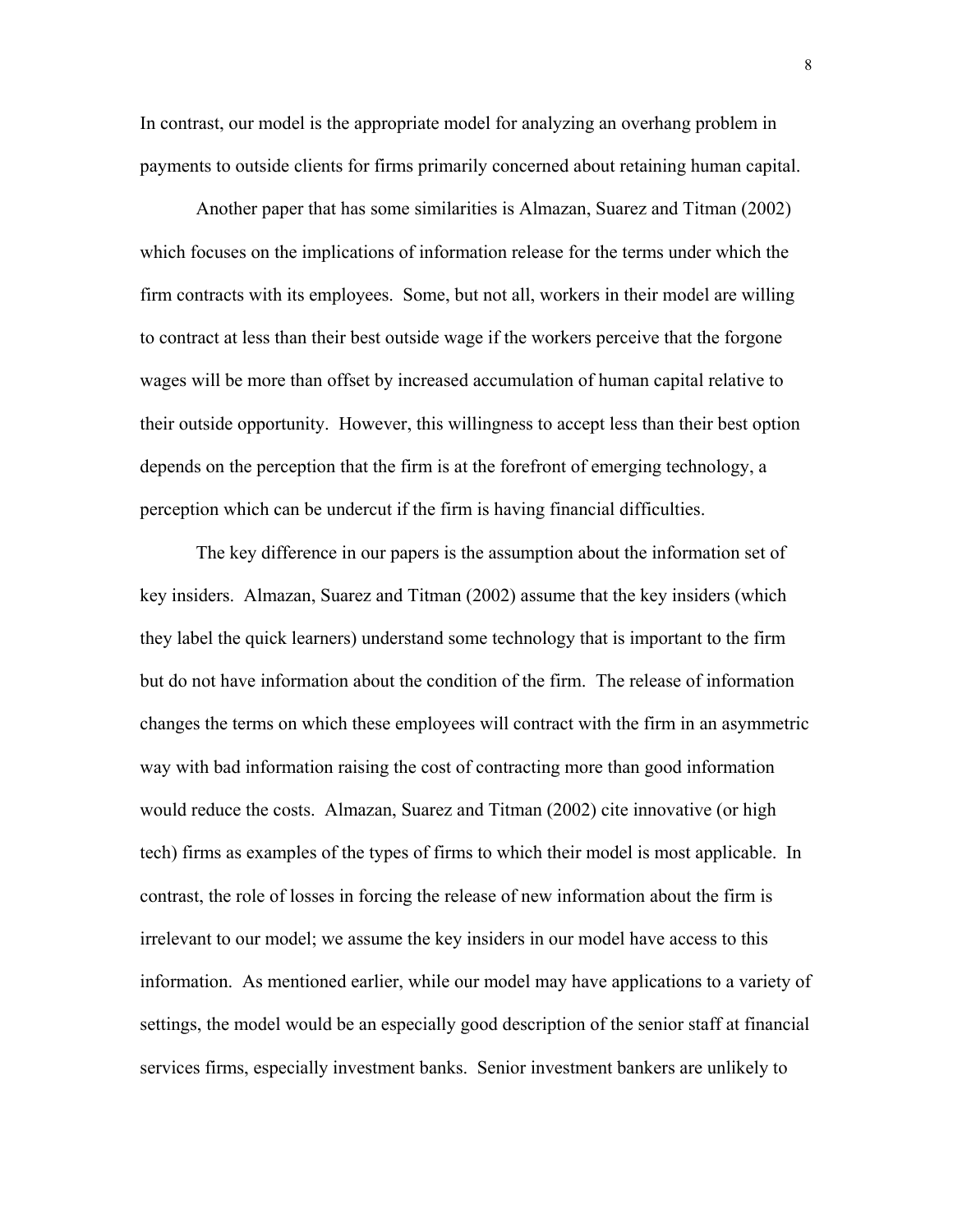work at a rate below their best outside opportunity in order to learn more about the technological state of the art. However, they are likely to leave if unhedged losses threaten to reduce or eliminate the bonuses which they would otherwise have earned.

Probably the most popularly cited work on rationales for hedging is provided by Froot, Scharfstein, and Stein (FSS) (1993) and Froot and Stein (1998). They revisit the asymmetric information model of Myers and Majluf (1984) and argue that costless hedging can prove to be value increasing if the firm faces a concave production technology and convex costs for raising outside capital.<sup>[3](#page-9-0)</sup>

Our paper also differs from FSS. While they argue that outside financing in general is costly with asymmetric information, we emphasize the important role of human capital as an input to the production process and show that this leads to a unique risk management /capital structure configuration that involves hedging and the issuance of a particular type of outside claim-debt capital. Thus, our paper prescribes a unique solution to the financing problem that yields the first best allocation of resources.

The third type of rationale used for the value added that can be obtained from off balance sheet financing comes from agency type problems of Jensen and Meckling (1976). Holmstrom and Tirole (2000) and Leland (1998) study models whereby agency costs between equity holders and debt holders provide a rationale for carrying liquidity. For example, in Holmstrom and Tirole (2000) liquidity may be needed to keep a project going at some future date that could not be financed in the spot market due to agency

<span id="page-9-0"></span><sup>&</sup>lt;sup>3</sup> Recently Hogh et. al. (2003) have revisited the Froot and Stein model and showed that the complete hedging result developed in that paper is not in general correct.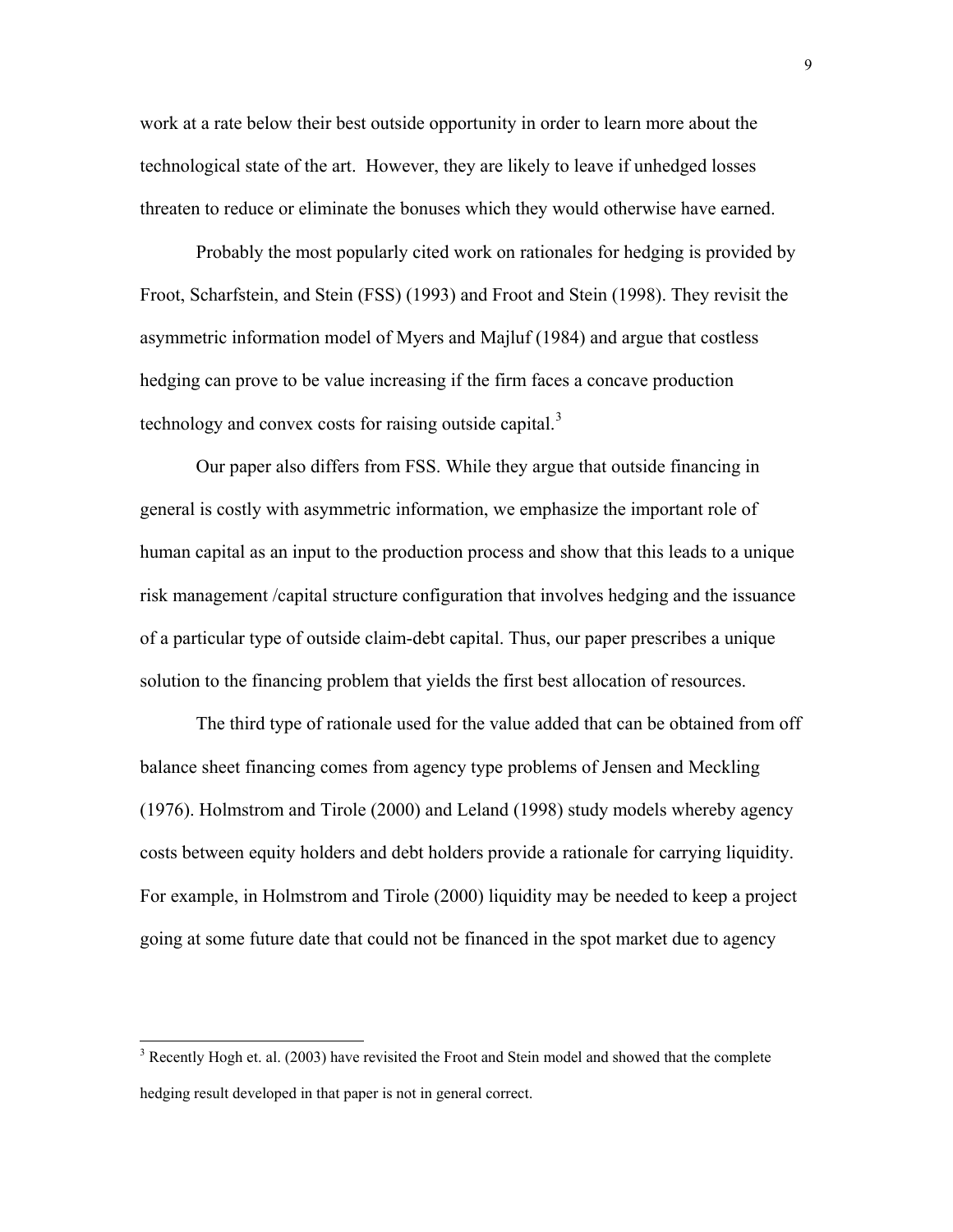costs. Leland (1998) on the other hand views hedging as a way to increase debt capacity and thereby capture the additional tax shields associated with debt financing.

Our paper differs from Holmstrom and Tirole, and Leland in several important respects. It is different from Leland in the sense that we show that debt is an optimal part of the capital structure without the need to appeal to taxes or other market imperfections such as costly financial distress. The paper also differs from Holmstrom and Tirole in the sense that their assumed generic agency costs result in all solutions being second best. Moreover, our work differs from both of these papers in that our contracting problems arise endogenously because of the particular nature of human capital.

The remainder of the paper is as follows. In section II we describe the model assumptions and setup. In section  $II(a)$  we look at the hedge/no hedge decision when there is no asymmetric information, while in section II(b) we model the problem as one where there is asymmetric information between managers and outside claimants. Section III contains some brief concluding remarks, some thoughts on further theoretical extensions and some possible empirical implications one might draw from the model.

## **II. Model Setup**

We assume that all participants in the model are risk neutral. All of the equity is owned by the managers. The managers act as a single unit. The firm is incorporated so that the managers cannot walk away with cash flows that are due to outside claimants.

We assume that managers are not perfectly interchangeable. In particular we assume that initially each firm is run by the "best" management team for that firm's production process. Therefore, if these managers "exit" the firm there will be some loss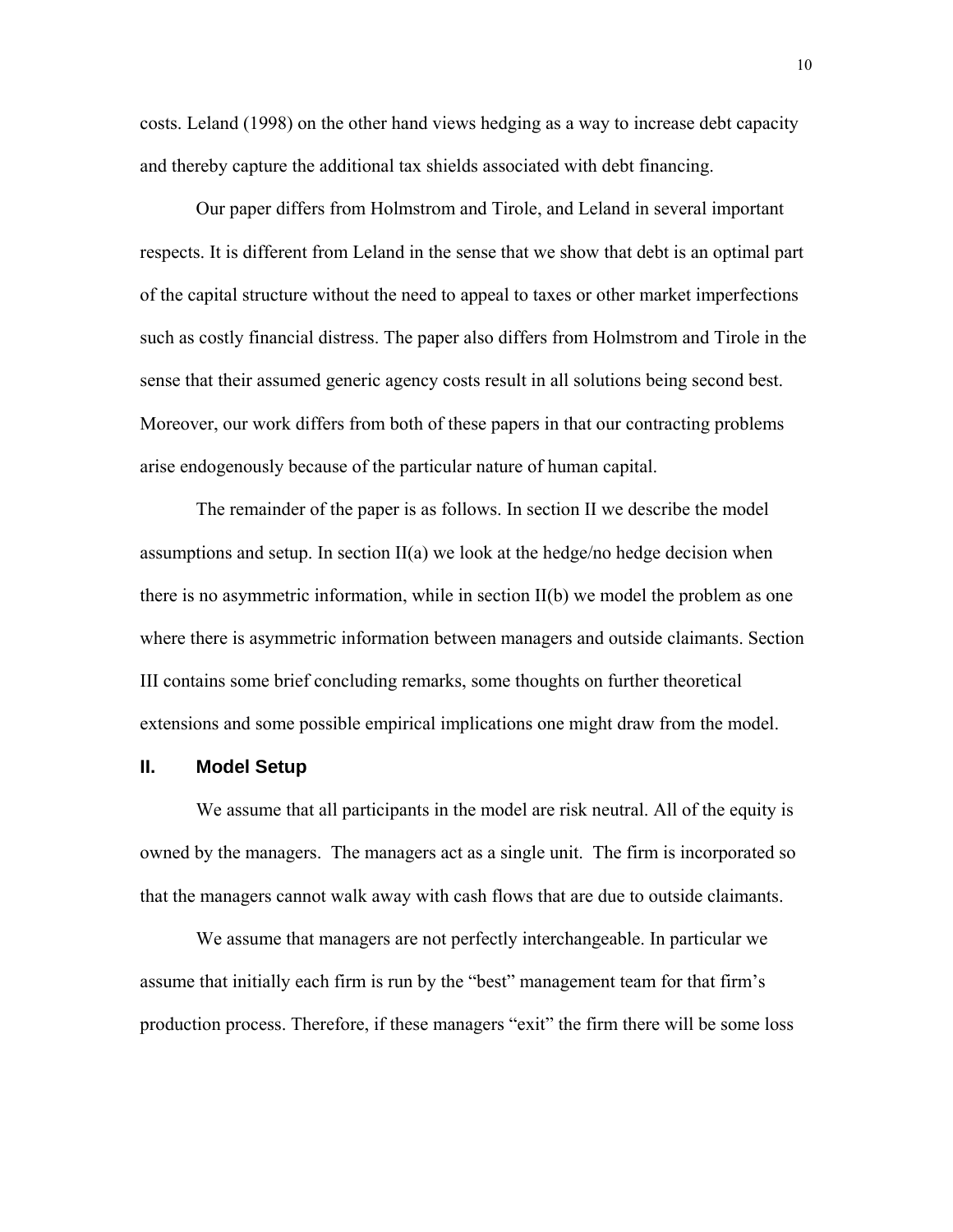of output. Without loss of generality we assume that without the first best management, the firm ceases to operate, and corresponding cash flows from operations are zero.<sup>[4](#page-11-0)</sup>

The model has two dates. At date zero all participants know the production and cost functions of all firms, along with the value of exit options to the managers. Furthermore, all market participants possess a distribution of the output price associated with production but the realization of this price is not known until date one. Managers observe the realization and decide whether to exercise their outside option. If the managers stay, the firm produces the optimal number of output units, *q*, and the product is sold at time 1. Finally, the gross profits from operation are then distributed.

In order to keep things simple, we assume that the marginal cost function for output is,  $c(q) = \frac{\gamma q^2}{2}$ . Production is assumed to be immediate so that profits are realized at date one. However, in order to have access to this production technology the firm must pay a fixed cost of *K* dollars that must be raised by issuing outside claims. We assume that the managers have zero wealth.

At date zero the firm must decide whether or not to hedge the price risk it faces at date one. Let the price *R* be distributed such that the range of *R* is *a* to *b*. The marginal distribution function is g(*r*) and the cumulative distribution function is given by G(*r*).

 Since all market participants are risk neutral and the discount rate is assumed to be zero, the futures price, set at date zero, will equal the mean of the expected future spot price at date one. In particular,  $r^f = E(R)$  where  $r^f$  is the futures price set at date zero, R is

<span id="page-11-0"></span><sup>&</sup>lt;sup>4</sup> Our qualitative conclusions will not change as long as the loss of value associated with the management change is strictly positive. The assumption that we use here simply keeps the analytics much simpler.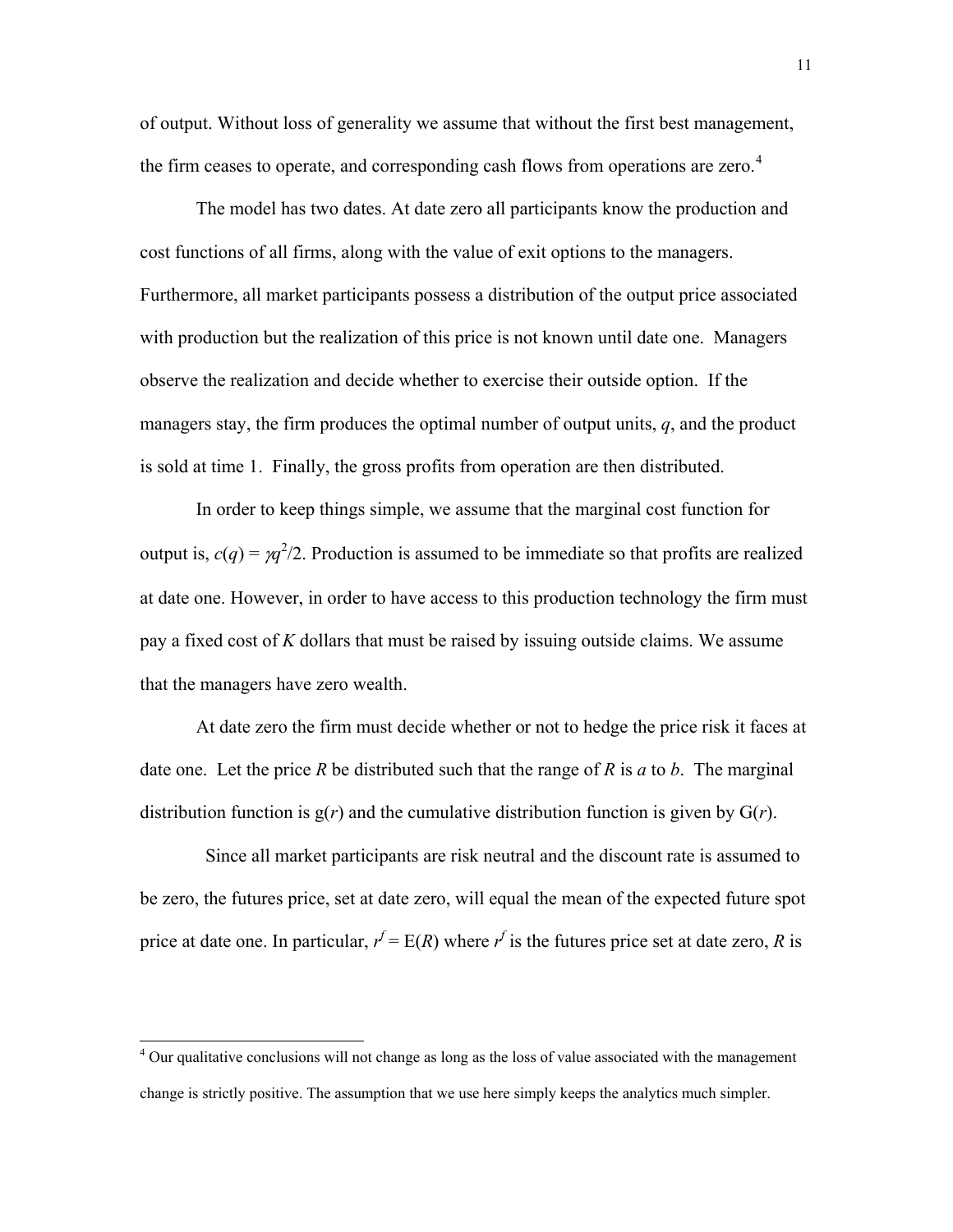the random (viewed from date zero) future spot price of the commodity and E() is the expectations operator.

The "unbiased" futures price result will hold so long as all futures markets participants know that there will be, with probability one, no default on these contracts. For this reason we compare only two hedging solutions. The first is the case of no hedging while the second is one where the firm hedges in such a way that, with probability one, there is sufficient cash flow to honor any commitments to outsiders.<sup>[5](#page-12-0)</sup> Sticking to this comparison allows us to avoid the tricky problem of modeling default risk in the futures market, while still allowing us to derive our principal result: namely that there exist situations where hedging ex ante will increase firm value.<sup>[6](#page-12-1)</sup>

We follow Bessembinder in assuming that the firm can credibly commit to entering into and maintaining a hedge. Bessembinder (1991) justifies this assumption on the ground that the firm may have reputational reasons for maintaining the hedge in a multiperiod model and that debt contracts may contain covenants requiring hedging. The extension of our model to a multiperiod setting would produce an even stronger reason for hedging. As Myers (1999) points out for firms that rely on human capital, "the assets

 $\overline{\phantom{a}}$ 

<span id="page-12-0"></span> $<sup>5</sup>$  We have used a futures contract for the hedging solution because it is particularly tractable. With</sup> somewhat more complications we could have assumed that the firm uses options or other non-linear claims such as insurance to hedge the risk. All that matters is that the hedge makes the cash flows riskless to outside claimants. However, one would have to assume that the cost of the option or insurance contract is included with K when the firm raises outside capital.

<span id="page-12-1"></span><sup>&</sup>lt;sup>6</sup> We also assume that the parties on the other side of the futures contract have sufficient capital so that there is no default on their part.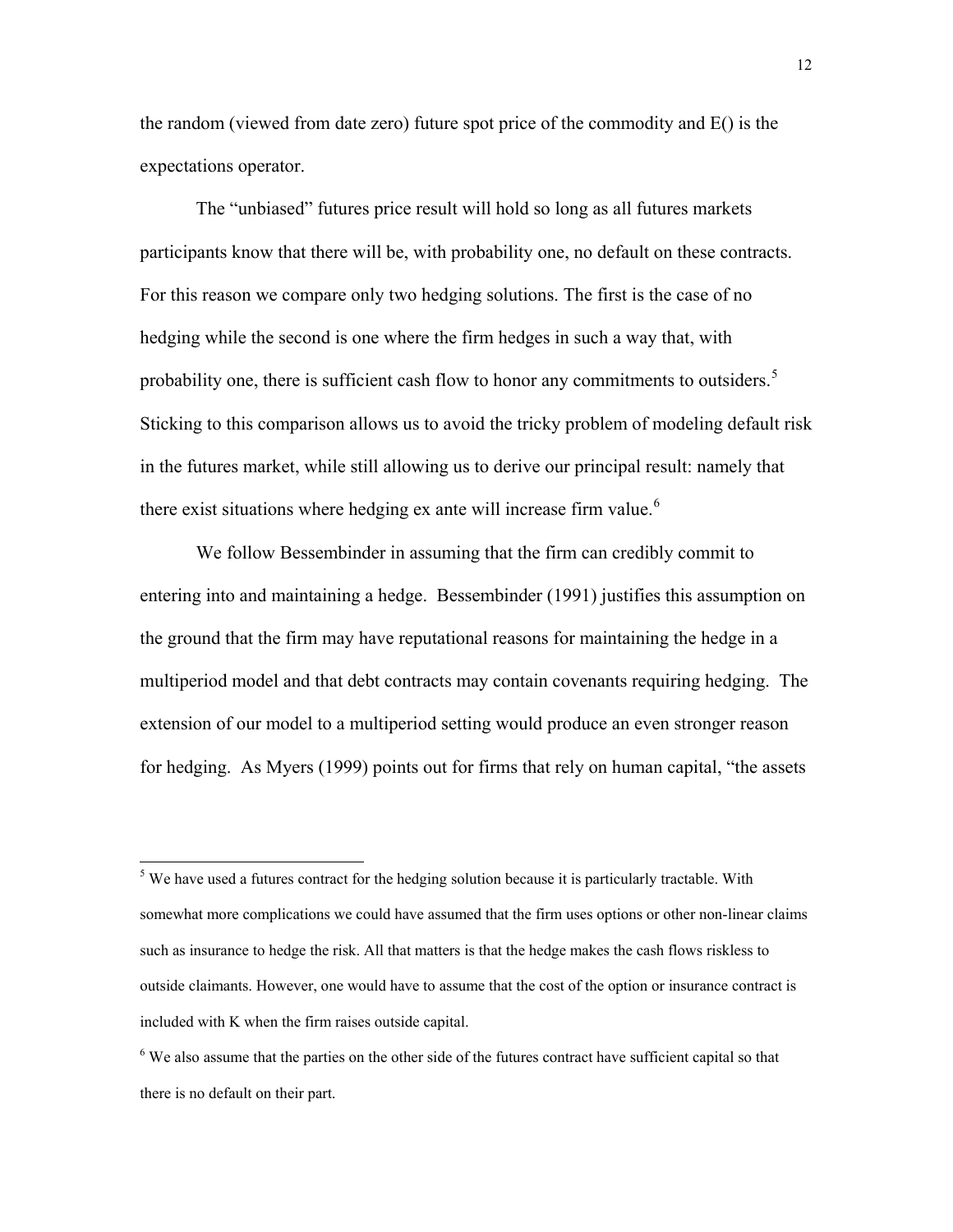go out to the parking lot every night" and need not return in the morning suggesting every day is a new period in the context of our model.

In order to complete the model we assume that the firm raises funds by issuing claims to outsiders. We first examine the implications of issuing debt claims and then of issuing equity claims. The outside claimants price their claims to break even in expectation. Assuming the risk free rate to be zero and assuming the managers have no initial capital, let us define the *marginal* profits from operations to be, for any realization of  $R = r$ , as

$$
(1) \t\t\t P = qr - \gamma q^2/2.
$$

Assuming the firm is in operation, the managers will maximize the marginal profits from operations at date one, i,e,

$$
(2) \t\t q^*(r,\gamma) = r/\gamma.
$$

Substituting (2) into (1) yields

 $\overline{\phantom{a}}$ 

$$
(3) \tP^*(r,\gamma) = r^2/2\gamma.
$$

Assume that the managers can use their skills to generate optimal marginal profits (equation (3)) within the firm, assuming that they find it in their interest to keep the firm going. Alternatively, the managers can obtain  $U$  from outside employment.<sup>[7](#page-13-0), [8](#page-13-1)</sup> We

<span id="page-13-0"></span> $<sup>7</sup>$  In order to obtain the socially first best solutions we assume that this outside option is unique to the</sup> manager. That is, no other party can obtain the same level of U for the same effort. This assumption has no implications for the managers' maximization of their own wealth. However, altering this assumption could imply that maximizing the managers' wealth is not the same as maximizing social welfare.

<span id="page-13-1"></span><sup>&</sup>lt;sup>8</sup> We assume that the realization of the output price and the managers outside exit option are independent. However, we could assume that there was some positive correlation between the two as long as the manager's outside opportunities have positive value at  $r^c$ .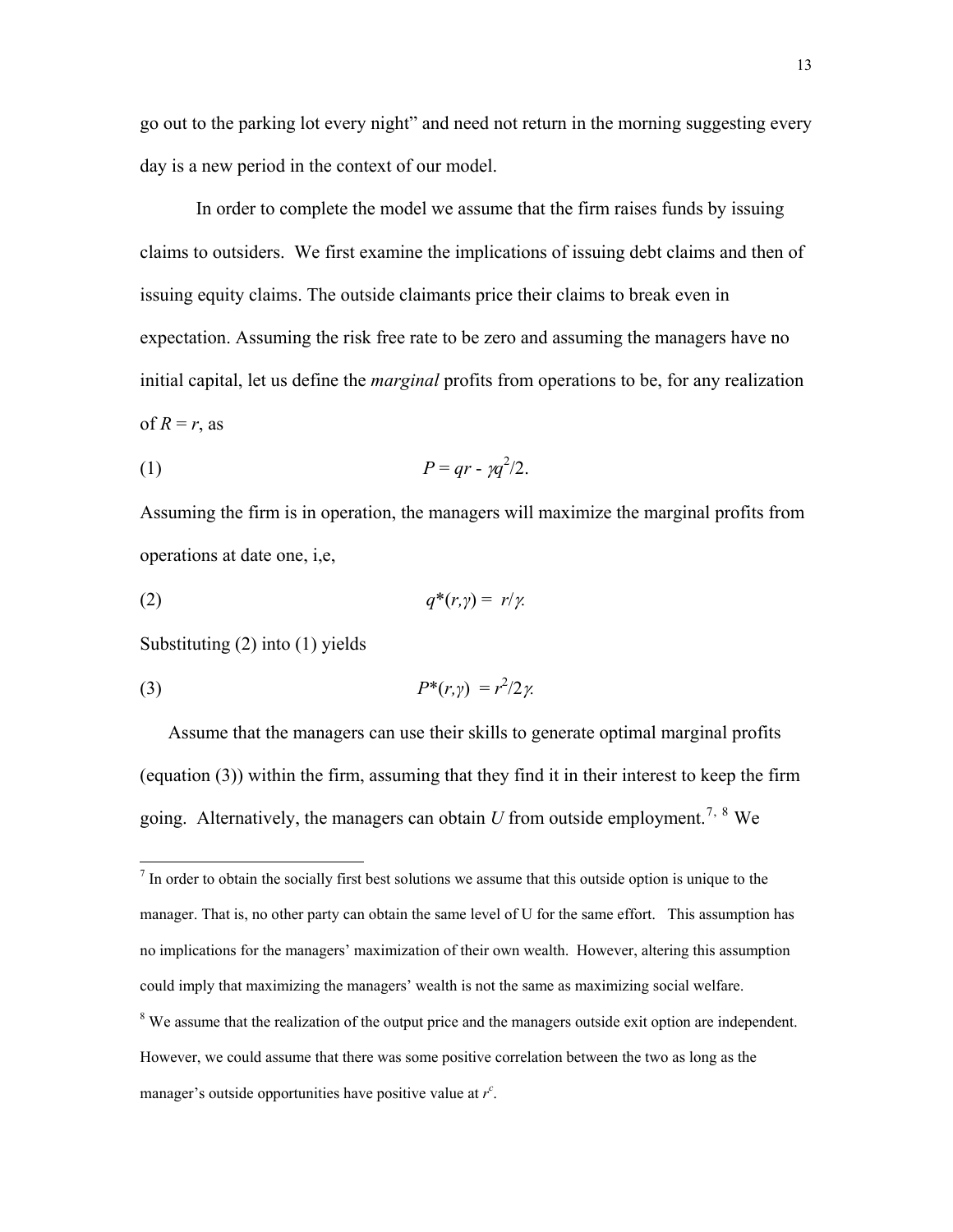assume that there is no direct cost to effort on the part of the managers, whether they work inside or outside the firm.

 At date one the value of *R* is revealed as *r*, and the managers may choose to exert their effort either in the firm or outside of the firm. The social welfare maximizing outcome is that the managers stay with the firm if staying produces more wealth,

(4) 
$$
P^*(r,\gamma) = q^*(r,\gamma)r - \gamma (q^*(r,\gamma))^2/2 \ge U,
$$

and otherwise leave to take the outside employment opportunity. Define  $r^c$  as the critical value of *r* such that the social welfare gains of staying exactly equal those of leaving:

<span id="page-14-1"></span>(5) 
$$
r^{c}(\gamma, U) = (U + \gamma (q^{*}(r, \gamma))^{2} / 2) / q^{*}(r, \gamma) = \sqrt{2 \gamma U}.
$$

 If capital markets are efficient, there are no information asymmetries and the managers allocates their effort in a way that maximizes social welfare, their expected wealth is

<span id="page-14-0"></span>(6) 
$$
V_0^{sw} = \int_{r^c}^{b} P^*(r, \gamma) dg(r) + \int_{0}^{r^c} U dg(r) - K.
$$

This strategy produces the maximum marginal profits and pays outside investors only the opportunity cost of the resources they provide. Thus, the social welfare maximizing solution also maximizes the managers' expected wealth.

However, the managers are not necessarily entitled to receive  $P^*$  but rather must pay *C*(*r*) to the outside claimants that supplied the initial fixed capital *K*. Thus, the managers' actual decision rule is chooses effort, *e*, at time one to:

(7) 
$$
\operatorname{Max}_{e} ((P^*(r, \gamma) - C(r)), U).
$$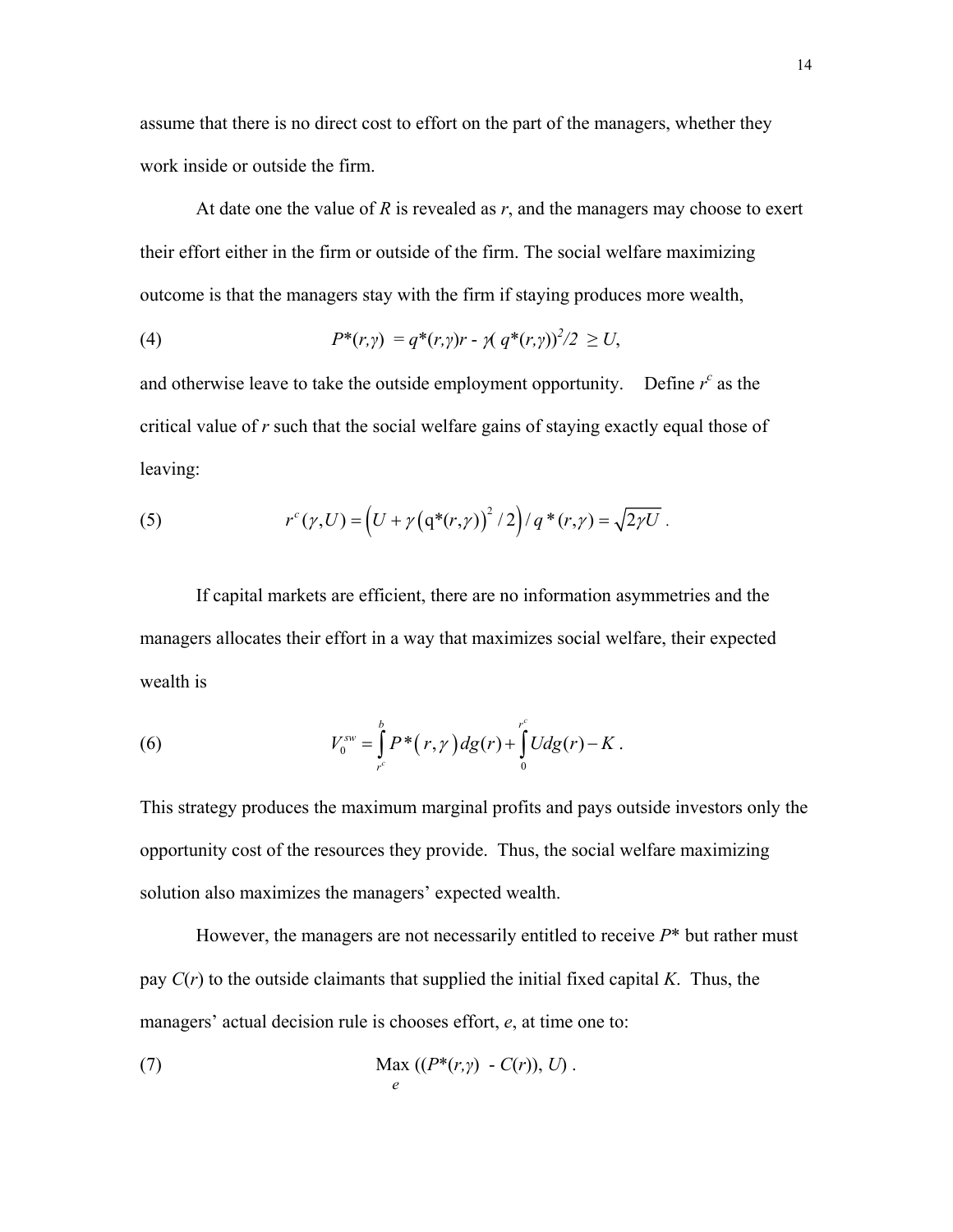Thus, the actual decision will deviate from the managers' wealth maximizing rule whenever  $P^* \ge U$  but  $P^*$  -  $C(r)$ ) < *U*. The next section follows the basic model in analyzing a variety of financing alternatives given symmetric information. The following section considers the results given some small asymmetry.

# **III Financing options under information symmetry**

 Whether the manger can obtain his wealth maximizing solution under information symmetry depends on how the payoffs to the outside claimants are structured. This section begins by considering the outcomes if the managers issue debt and then proceeds to analyze the case where the managers issue equity.

# A. Debt Issuance

 The simplest option for the managers would be to have the firm issue senior debt with no hedging. In this case the debt holders have first claim on any cash flow up to the face value of their debt.

Let  $F<sup>s</sup>(h)$  denote the face value that must be promised on a senior debt claim issued to the outside claimants in order for them to supply *K* in capital and still break even in expectation, knowing that there may exist states of the world where the firm is not in operation (i.e., the managers have left the firm). The term *h* denotes the futures position taken by the firm;  $h > 0$  is a short position while  $h < 0$  is a long position. Without loss of generality we assume that one unit of *h* equals one unit of *q*.

 The problem with straight debt having first claim on the firm's cash flow is that it creates a debt overhang problem that causes the managers' choice of effort to deviate from the value maximizing effort decision. Substituting  $F<sup>s</sup>(0)$  into the managers' decision rule we get that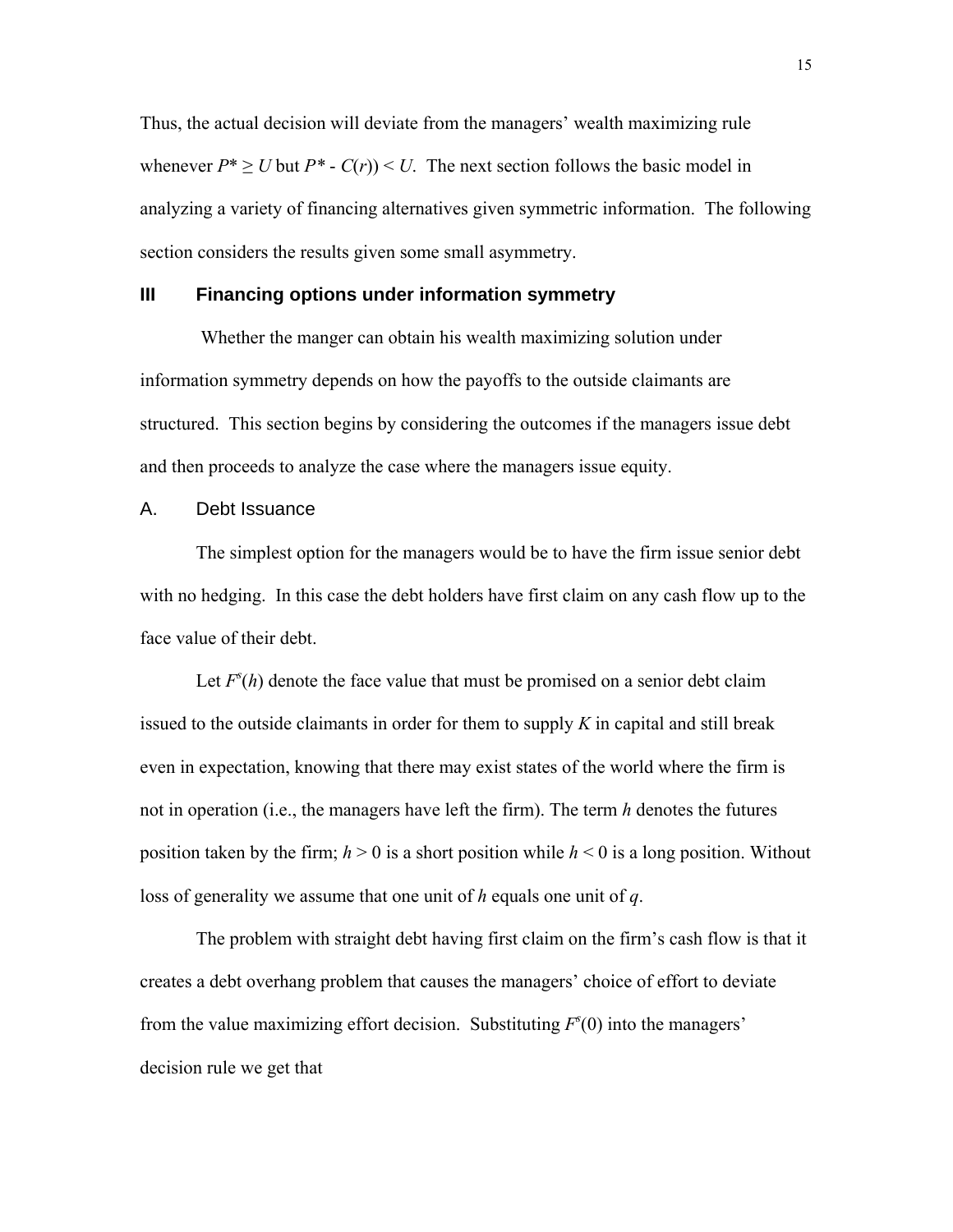(8) Max 
$$
\lim_{e} ((P^* - F^s(0)), U).
$$

Using (4) and (3) we get the managers stay with the firm if

(9) 
$$
R \ge r^* = ((2\gamma (F^s(0) + U))^{1/2}),
$$

where  $F(0)$  solves

(10) 
$$
F^{s}(0)(1 - G(r^{*})) = K,
$$

and  $G(r)$  is the distribution function of  $r$ . Stated differently, the managers will inefficiently leave the firm whenever  $P^* \ge U > P^*$  -  $F^s(0)$ ). Given an issue of senior debt and no hedging, the value of the managers' position at date zero is then given by

(11)  

$$
V^{d}(0) = \int_{r^{*}}^{b} (P^{*}(r, \gamma) - F^{s}(0)) dg(r) + \int_{0}^{r^{*}} Udg(r)
$$

$$
= \int_{r^{*}}^{b} P^{*}(r, \gamma) dg(r) - K + \int_{0}^{r^{*}} Udg(r).
$$

This value is strictly less than the social welfare maximizing value because the managers abandon the firm and exercise their outside option when *R* takes a value of *r\** or less rather than the social welfare maximizing rule of exercising their option at  $r^c$  since  $r^* > r^c$ .

 As an alternative to issuing senior debt to outside investors, the firm could issue senior debt to the managers and junior debt to the outside investors. The senior debt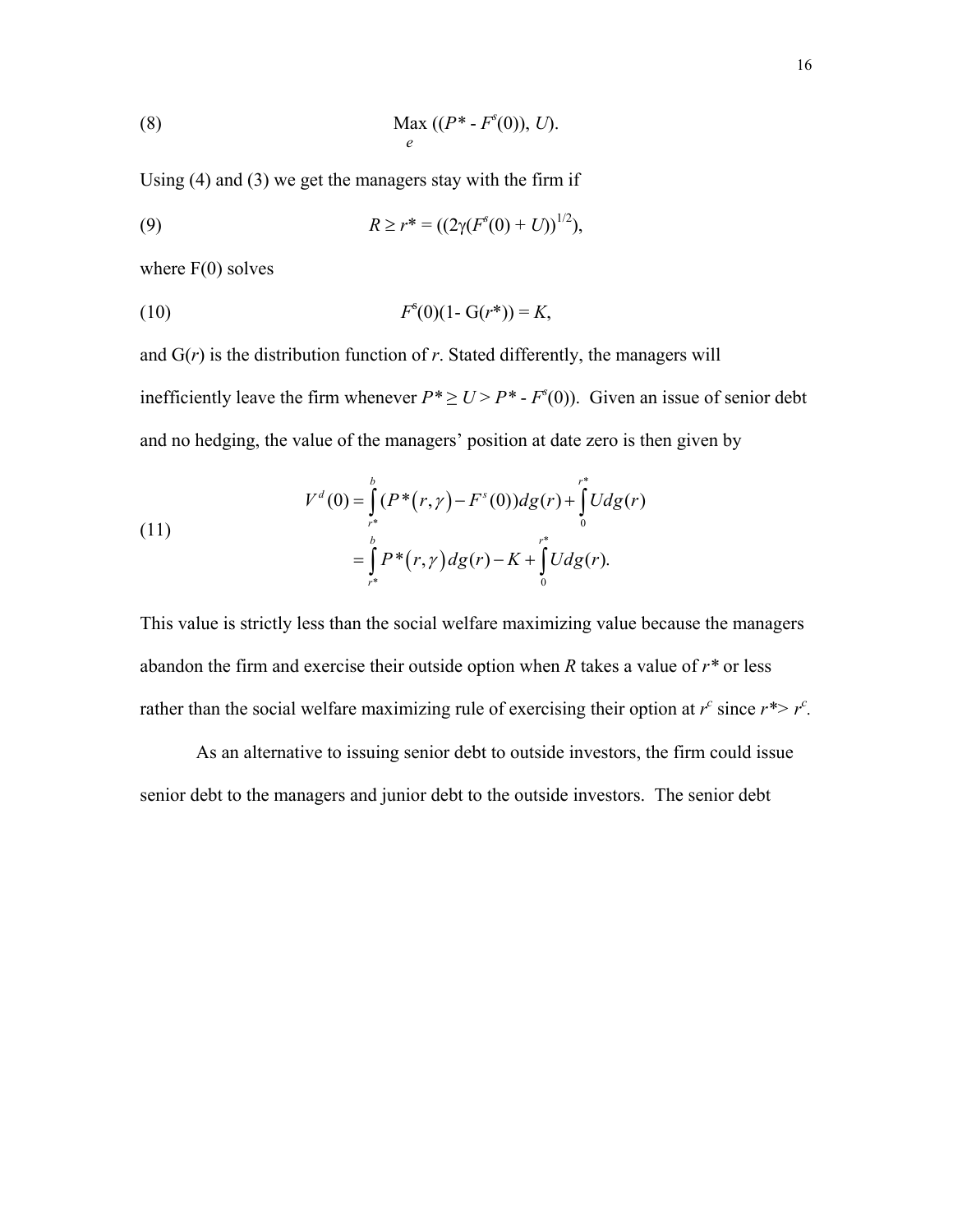would carry a face value at least equal to the managers' outside option,  $F<sup>s</sup>(0) = U<sup>9</sup>$  $F<sup>s</sup>(0) = U<sup>9</sup>$  $F<sup>s</sup>(0) = U<sup>9</sup>$ . The face value of the junior debt would have to satisfy the condition that:

(12) 
$$
\int_{r^*}^{b} F^j(0) dg(r) + \int_{r^c}^{r^*} (P^*(r,\gamma) - F^s(0)) dg(r) = K,
$$

or

(13) 
$$
F^{j}(0) = \left(K - \int_{r^{c}}^{r^{*}} (P^{*}(r, \gamma) - F^{s}(0))dg(r)\right) / \int_{r^{*}}^{b} dg(r).
$$

The expected wealth of the managers is

(14)  

$$
V^{dj}(0) = \int_{r^*}^{b} (P^*(r,\gamma) - F^j(0))dg(r)
$$

$$
+ \int_{r^*}^{r^*} (P^*(r,\gamma) - (P^*(r,\gamma) - F^s(0)))dg(r) + \int_{0}^{r^c} Udg(r).
$$

Rearranging terms yields,

(15) 
$$
V^{dj}(0) = \int_{r^c}^{b} P^*(r, \gamma) dg(r) + \int_{0}^{r^c} Udg(r) - K
$$

which is the same as the expression for the managers' maximum expected wealth, [\(6\).](#page-14-0)

<span id="page-17-0"></span><sup>&</sup>lt;sup>9</sup> A similar result would hold if either: (1) the managers are given a salary at least equal to *U* that takes priority over the outside debt, or (2) the firm issued senior debt that was subject to renegotiation in which the managers would hold the power as they have the outside option. The analysis of renegotiation is identical to the case of the managers receiving senior debt if: (a) bargaining only occurs when the managers' share of the operating profits is less than *U*, and (b) the solution to the bargaining game is assumed to be that the managers receive only the value of their outside option. *U*. The conclusion would also be the same if the manager received more than *U* in some states renegotiation, albeit the details of the analysis would change somewhat. Moreover, we note that creditors may find renegotiating with the managers dominated by other strategies in a multiperiod setting.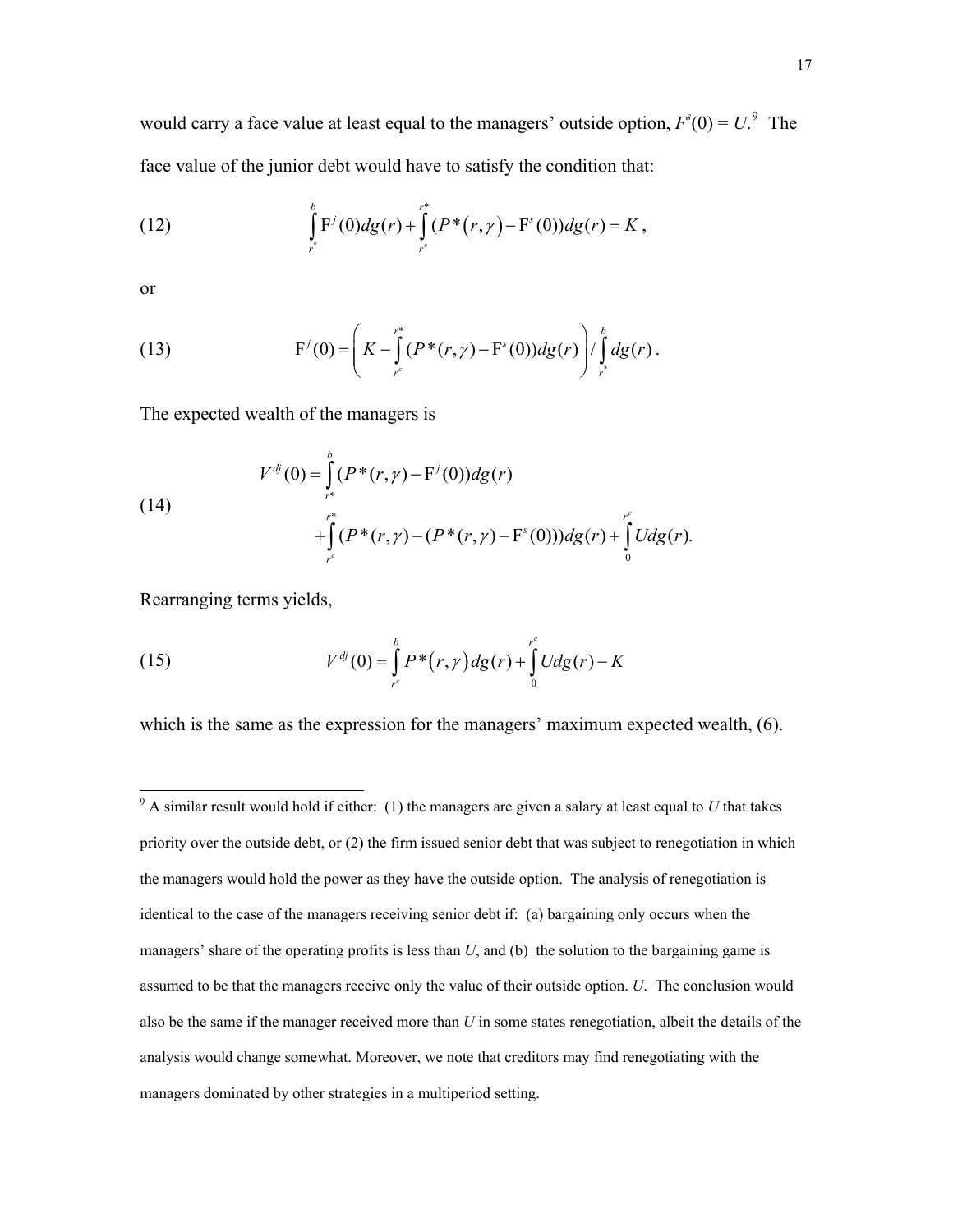Alternatively, the managers could solve the problem by entering into a forward agreement. In order to simplify the analysis we assume that the hedge is riskless, this in turn requires that the firm be sufficiently profitable so that it can enter into a riskless hedge. $10$ 

Given  $h^*$  as the amount of hedging required to make the debt riskless,

(16) 
$$
h^* = K / (r^f - r^c).
$$

We make the following two assumptions:

**(Assumption 1)** *q***(***r c ,γ***) >** *h\* > 0***.** 

**(Assumption 2)**  $f - r^c > 0.$ 

 $\overline{\phantom{a}}$ 

**Proposition 1: Both of these assumptions will hold if** 

(17) 
$$
\gamma \le (r^f)^2 (2U/(K+2U)^2).
$$

Proof: Substitute into the value of  $q(r^c, \gamma)$  and  $h^*$  for  $r^c$  from equation [\(5\)](#page-14-1) rearranging yields assumption 1. This proves that  $q(r^c, \gamma)$  is greater than  $h^*$ . To prove  $r^f$  greater than  $r^c$  multiply both sides of the equation by 2*U* this yields

(18) 
$$
2U\gamma \le (r^{\prime})^2((2U)^2/(K+2U)^2),
$$

Finally, take the square root of both sides of the equation and use equation [\(5\)](#page-14-1). This shows that  $r^f > r^c$  since *K* is positive, this shows that  $h^*$  must be strictly greater than zero. QED.

<span id="page-18-0"></span><sup>&</sup>lt;sup>10</sup> Even with hedging, the firm's marginal profits are quadratic in *R* given that the firm's scale depends on *r* and that the firm's cost function is quadratic in *q*.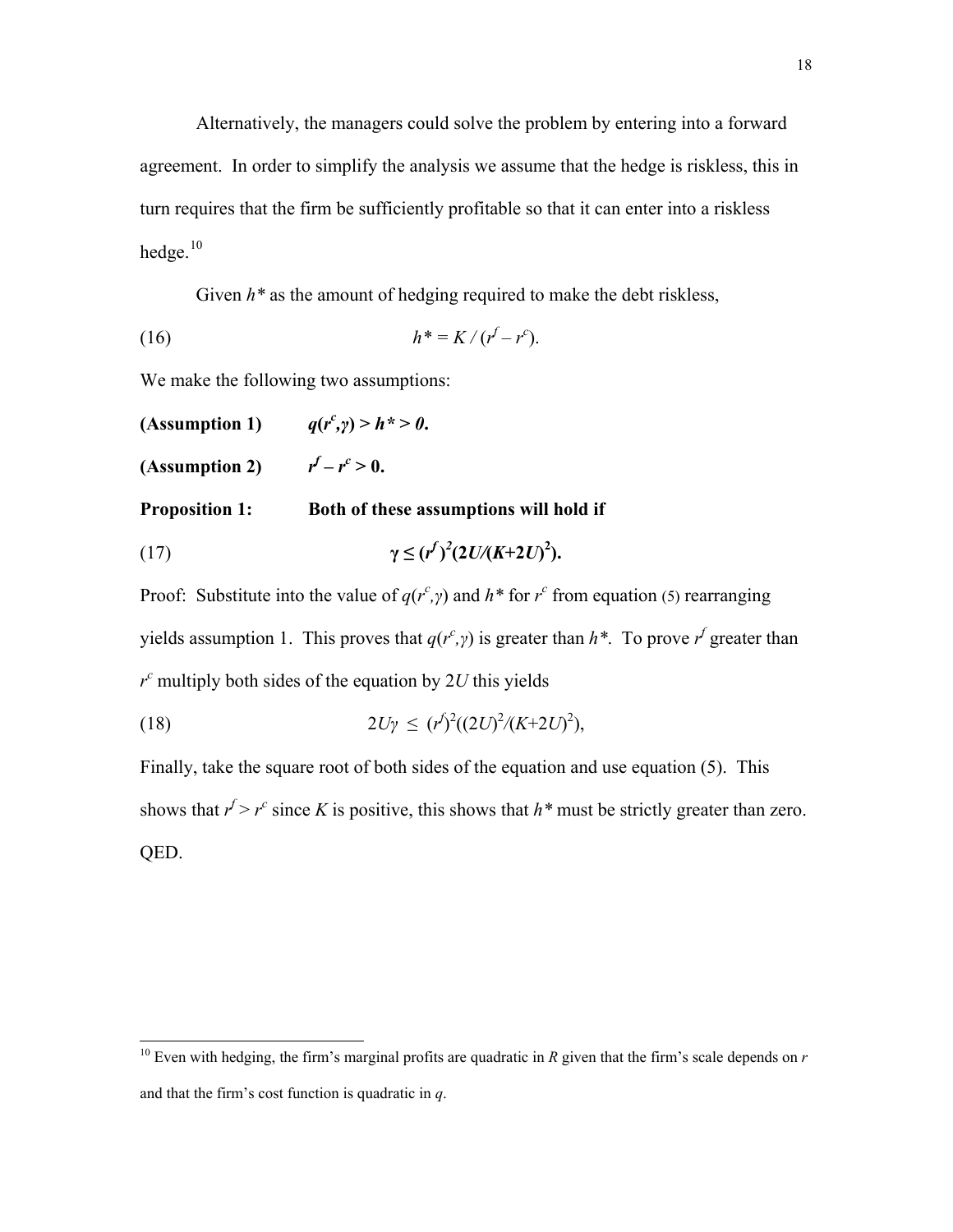Given these assumptions, the managers obtain first best by having the firm hedge  $h^*$ .<sup>[11](#page-19-0)</sup>

**Proposition 2: The managers will follow their welfare maximizing decision**  rule of staying with the firm if  $P^* \ge U$  if the firm hedges by,  $h^*$ , the amount exactly **required to make the debt riskless:** 

$$
h^*(r^f - r^c) = K
$$
 or  $h^* = K/(r^f - r^c)$ .

Proof. See Appendix.

#### B. Equity Issuance

The issuance of equity rather than debt avoids the debt overhang problem.

However, in order to sell equity to investors, the firm must give those investors the right to a share in the firm's profits. The outside equityholder's share absent hedging is  $S^e(0)$ with the managers receiving the remaining share of the profits,  $(1 - S<sup>e</sup>(0))$ .

The managers optimally allocate effort according to

(19) 
$$
\operatorname{Max} ((1-S^e)P^*(r,\gamma))), U).
$$

This implies that the managers will stay with the firm if and only if

(20) 
$$
R \ge r^{**} = ((2\gamma (U/(1-S^e))^{1/2}),
$$

where *Se* solves

 $\overline{\phantom{a}}$ 

<span id="page-19-1"></span>(21) 
$$
\int_{0}^{r^{**}} S^{e} P^{*}(r,\gamma) d g(r) = K.
$$

<span id="page-19-0"></span> $11$  Unlike the case of managerial risk aversion, having the managers hedge on their own account would not result in the managers following the first best effort rule. The problem is that there is no link between payments received under the hedge and the managers' decision to remain with the firm. The managers could retain the payments from the hedge and exercise their outside option, thereby defaulting on the outside debt. Moreover, doing so would leave the managers with more wealth than remaining with the firm and paying off the outside debt.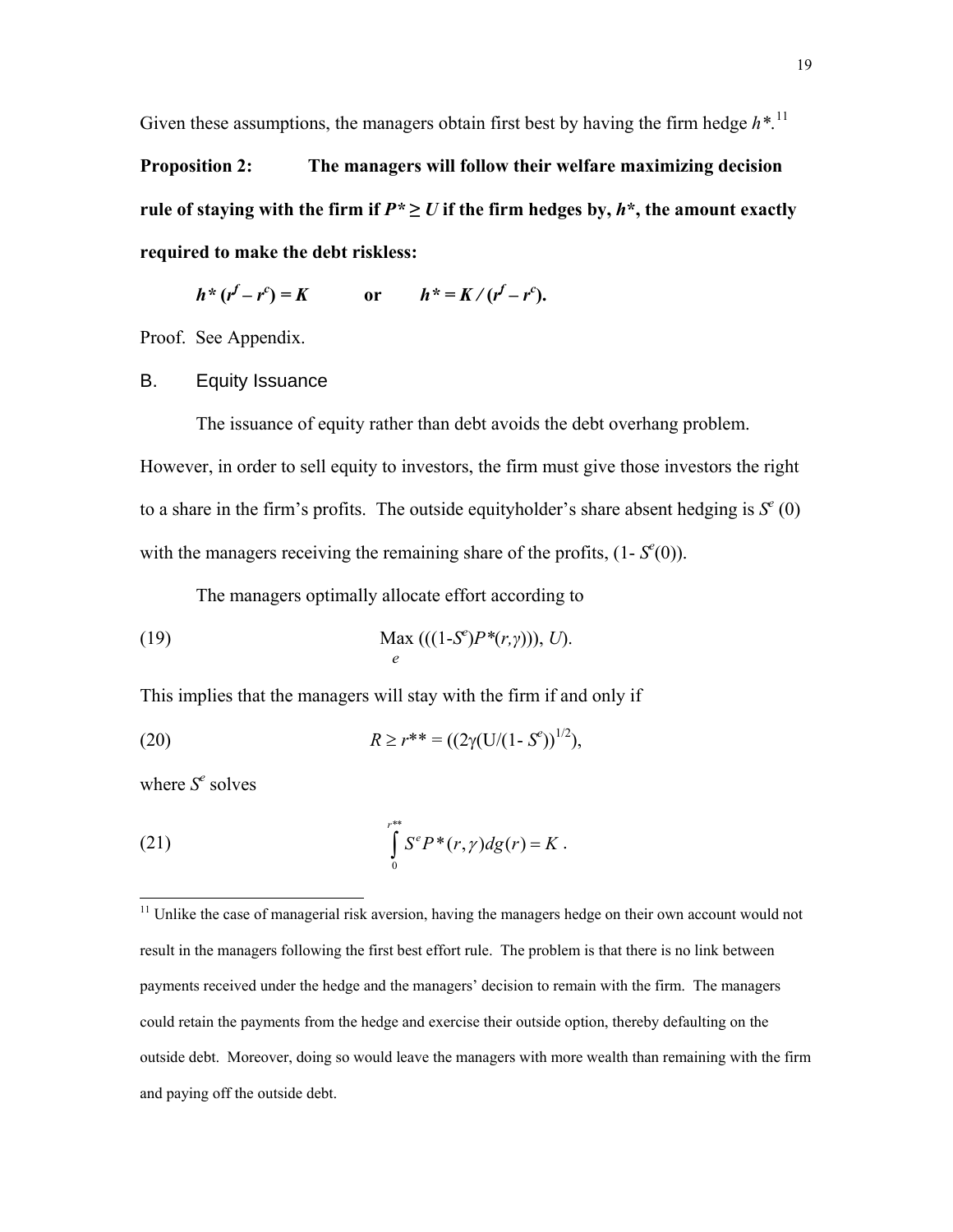The resulting value function for the managers is

(22) 
$$
V^{e} = \int_{r^{*}}^{b} S^{e} P^{*}(r, \gamma) d g(r) + \int_{0}^{r^{**}} U d g(r).
$$

Substituting in the solution for  $S^e(0)$  from [\(21\)](#page-19-1)

(23) 
$$
V^{e} = \int_{r^{**}}^{b} P^{*}(r,\gamma) dg(r) + \int_{0}^{r^{**}} Udg(r) - K.
$$

Which is less than the wealth maximizing value because  $r^{**}$  is greater than  $r^c$ . Thus, the "debt overhang" is not simply a problem with an outside obligation that takes priority over the managers' claim. An obligation that that has equal priority with the managers' payments may create an "equity overhang" that also reduces the managers' payments and induces them to inefficiently exercise their outside option.

 Given that the equity overhang problem arises from the outside claims that have equal priority with the managers' claim, one potential way to prevent the problem would be to give the managers a debt claim with a face value of at least *U*. If the debt takes a value exactly equal to *U*, the firm would first redeem the debt as long as  $P^* \ge U$ , and would distribute dividends whenever  $P^*$  > U. If the firm earned less than U then the managers would exercise their outside option, the firm would have no profits and hence would neither redeem the debt nor pay dividends.

Outside investors' required claim on the firm's profits,  $S^e$  if the firm gave the managers a debt contract with a face value of *U* and sold an equity claim on any profits must solve:

(24) 
$$
S^{e}(0)\int_{r^{e}}^{b} (P^{*}(r,\gamma)-U)dg(r)=K,
$$

or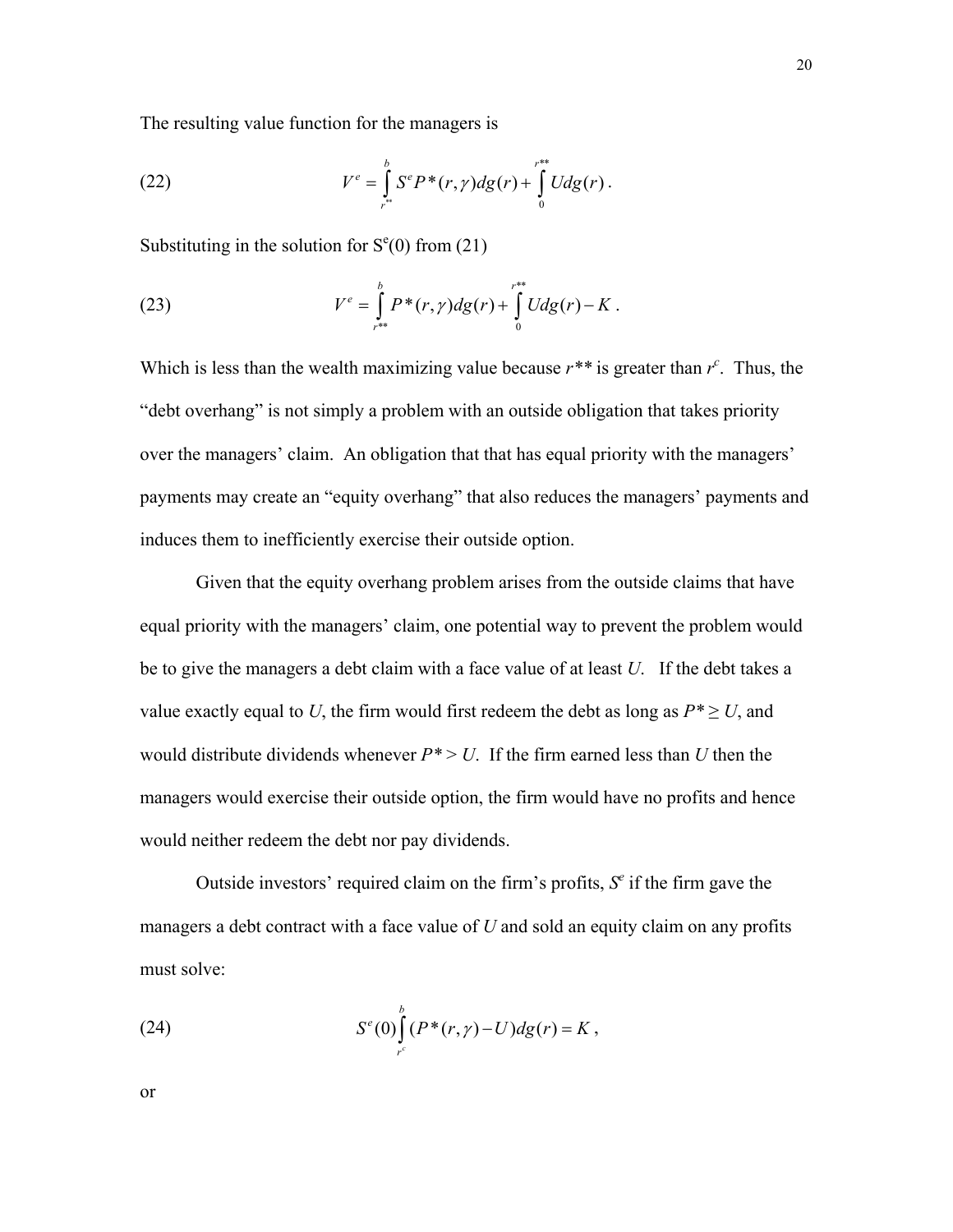(25) 
$$
S^{e}(0) = K / \int_{r^{e}}^{b} (P^{*}(r, \gamma) - U) dg(r).
$$

The resulting expected wealth of the managers if the firm sells equity and gives them a debt contract, *Ved*, is

(26)  

$$
V^{ed} = (1 - S^{e}(0)) \int_{r^{e}}^{b} (P^{*}(r, \gamma) - U) dg(r) + \int_{r^{e}}^{b} U dg(r) + \int_{a}^{r^{e}} U dg(r)
$$

$$
= \int_{r^{e}}^{b} P^{*}(r, \gamma) dg(r) - S^{e}(0) \int_{r^{e}}^{b} (P(r, \gamma)^{*} - U) dg(r) + \int_{a}^{r^{e}} U dg(r).
$$

Substituting the value of  $S<sup>e</sup>$  yields

(27) 
$$
V^{ed} = \int_{r^c}^{b} P^*(r, \gamma) dg(r) + \int_{a}^{r^c} Udg(r) - K.
$$

This equals the maximum wealth possible for the managers. The result of giving the managers a debt claim is analogous to renegotiating debt issued to outside investors. In both cases, the overhang problem is solved by giving the managers' claim to *U* priority over payments to outside investors.

 Analogous to the debt case, the overhang problem may also be solved by transferring income from the high cash flow states to the low cash flow states so that the firm has sufficient income to both: (a) pay the outside investors their face value (for debt) or dividends (for equity) and (b) pay the managers an amount at least equal to their outside option *U*. The mechanism for transferring income is a hedge written on the source of uncertainty, *r*.

 If the firm enters into a hedge such that the managers will not exercise their option unless  $r < r^c$ , then outside investors will demand that their share of the profits satisfy: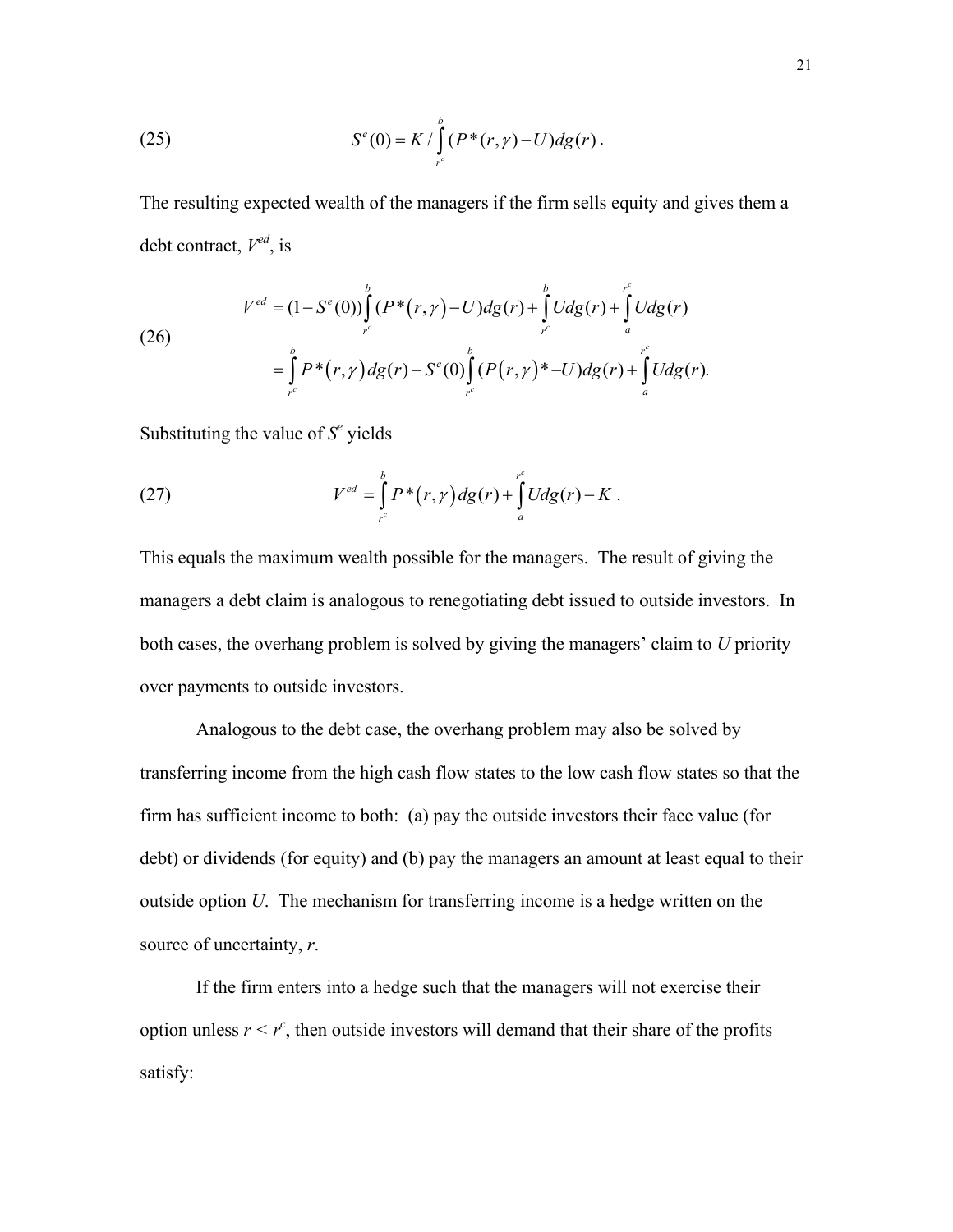(28) 
$$
S^{e}(h^{*}) \int_{r^{e}}^{b} (P^{*}(r,\gamma) + (r^{f} - r)h^{*}) dg(r) + S^{e}(h^{*}) \int_{a}^{r^{e}} (r^{f} - r)h^{*} dg(r) = K
$$

or

(29) 
$$
S^{e}(h^{*}) = K / \left( \int_{r^{c}}^{b} (P^{*}(r,\gamma) + (r^{f} - r)h^{*}) dg(r) + \int_{a}^{r^{c}} (r^{f} - r)h^{*} dg(r) \right).
$$

The minimum size of the hedge,  $h^*$ , needed to retain the managers unless  $r < r^c$  is the amount just sufficient so that the managers' share of the profits equals the value of their outside option:

(30) 
$$
(1 - S^{e}(h^{*}))[((r^{c})^{2}/2\gamma) + (r^{f} - r^{c})h^{*}] = U,
$$

solving for *h\** yields

(31) 
$$
h^* = [U - ((r^c)^2/2\gamma) (1 - S^{e^*})]/(1 - S^{e^*}(h^*)(r^f - r^c),
$$

substituting in using the definition of *U*,  $U = (r^c)^2/2\gamma$ 

(32) 
$$
h^* = (S^e(h^*) U) / (1 - S^e(h^*)) (r^f - r^c).
$$

Given  $S^{e^*}$ , the value of the firm to the managers if the firm issues stock and hedges,  $V^{eh}$ , is

(33)  

$$
V^{eh} = (1 - S^{e} (h^{*})) \int_{r^{e}}^{b} (P^{*}(r, \gamma) + (r^{f} - r)h^{*}) dg(r)
$$

$$
+ \int_{a}^{r^{e}} (U + (1 - S^{e} (h^{*})) (r^{f} - r)h^{*}) dg(r).
$$

Substituting in the definition of *Se\** and rearranging terms yields:

(34) 
$$
V^{eh} = \int_{r^c}^{b} P^*(r,\gamma) dg(r) + \int_{a}^{b} (r^f - r)h^* dg(r) + \int_{a}^{r^c} Udg(r) - K.
$$

Finally given that the expected value of the hedge in equilibrium is zero, the expected value of the firm to the managers is: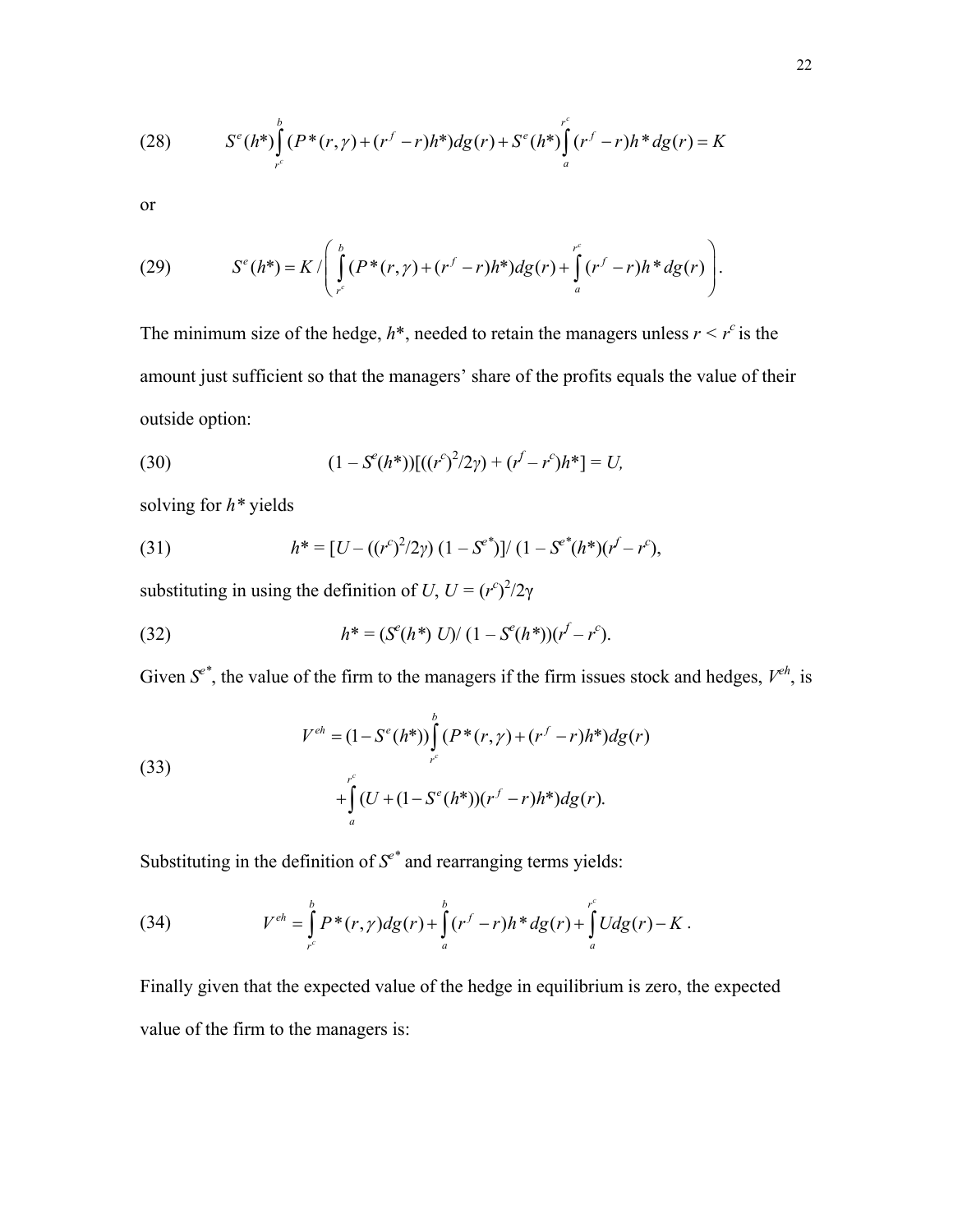(35) 
$$
V^{eh} = \int_{r^c}^{b} P^*(r, \gamma) dg(r) + \int_{a}^{r^c} Udg(r) - K.
$$

This is the maximum possible value for the managers' equity.

Thus, both debt and equity can create an "overhang" problem when the managers have inalienable capital and cannot be compelled to work. The overhang of a required share of the profits. As a result, there is a positive probability with simple debt and payment to outside investors alters the managers' effort decision rule by reducing their equity issues that the managers may leave the firm even though their value inside the firm exceeds their value outside the firm.

Given no information asymmetry, there are two strategies for both debt and equity outside option. The other strategy is to enter into a hedge agreement that will provide sufficient funds to make the required payment to outside creditors and a pay the managers at least the value of their outside option. issuance that result in the first best outcome for the managers despite the potential overhang problem. One strategy is to give the managers first claim on the firm's cash flows by giving them a debt issue that is senior to the claims sold to outside investors. If the amount of this senior claim is at least equal to the value of the managers' outside option then they will stay with the firm so long as its marginal profits at least equal their

# **IV. Financing options under information asymmetry**

outsiders have the same information. However, a more common situation is that there is risks than the outsiders. Outsiders and managers may still be able to contract in the So far the analysis has assumed that the firm has only one source of risk and that information about the distribution of that risk is symmetric, both the managers and more than one source of risk and that the managers know more about at least one of the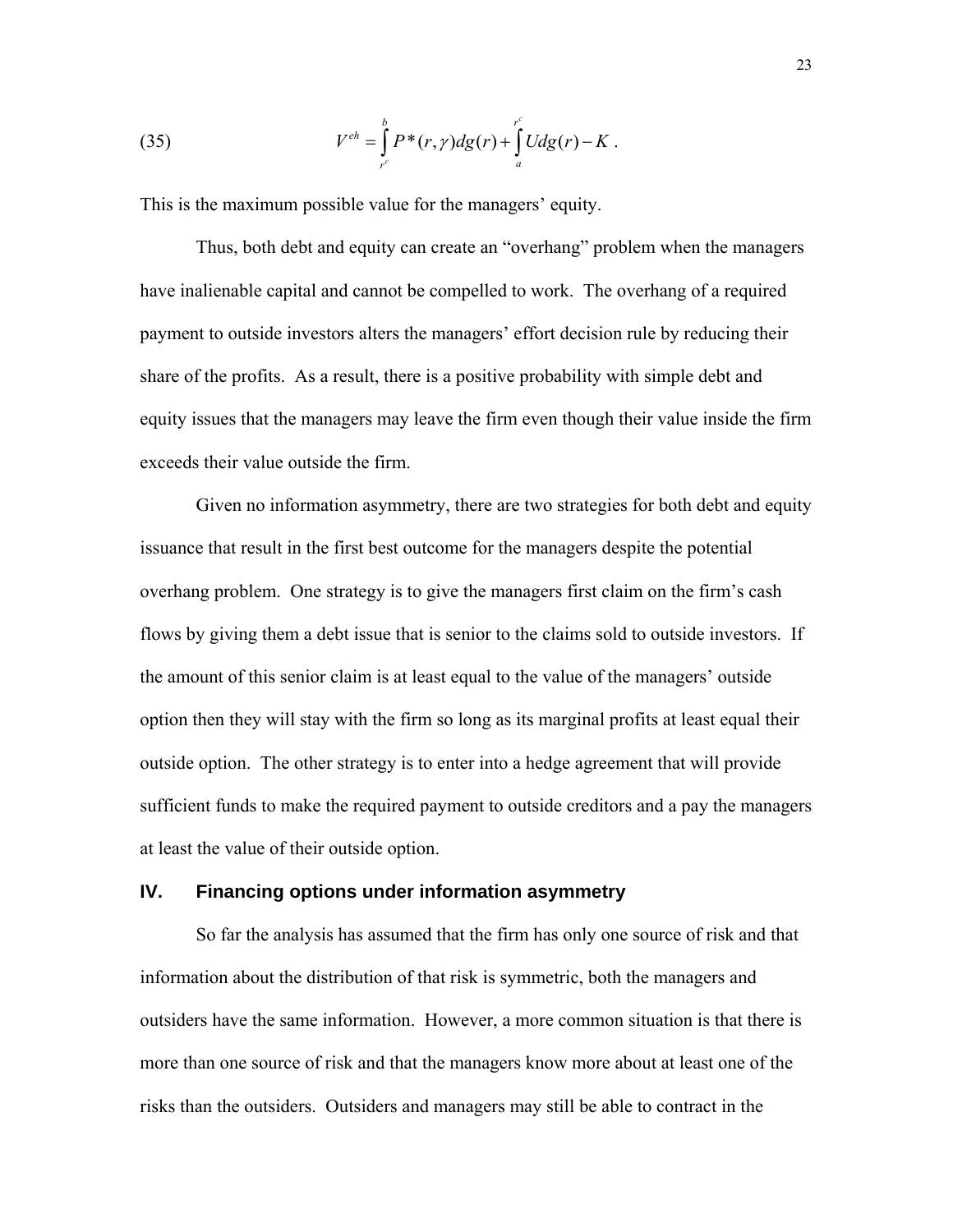presences of asymmetric information but managers will have different valuations of the claims than outsiders. This section considers whether such differences in valuation arise and what impact the differences would have on security issuance.  $12$ 

of the cost parameter *Γ* distributed such that the range of *Γ* is *c* to  $d$ .<sup>[13](#page-24-0)</sup> Outside investors cumulative distribution is  $L(y)$ . Insiders are assumed to know the realized value of *Γ, γ.*  The focus of the analysis is on the four financing strategies that produced the maximum possible wealth for managers. The asymmetric information is about the value are assumed to know that *Γ* is drawn from some marginal distribution l(*γ*) and the

strategies and then the two equity strategies in the second subsection. These subsections subsection considers the outcome when the insiders can chose among the four strategies. The first two subsections examine the four financing strategies, first the two debt consider the extent to which changes in *γ* would change insider's valuation of the outsider's claim and show how outsiders would solve for their claim. The third

A. Debt

 $\overline{\phantom{a}}$  The implication of information asymmetry about one aspect of the firm's profitability depends on whether the value of the claim is sensitive to the firm's  $12$  We also considered asymmetry in information about the value of the insider's option for employment outside the firm. However, this asymmetry need not result in any disagreement about security valuation if the outsiders are given a junior claim that just equals *K* in expected value terms and the insiders receive a senior claim on all of the rest of the cash flow. In this case, a junior debt claim issued by the firm to outsiders would have payment structure that looked more like an equity claim than a debt claim, but it would solve the problem of asymmetry about *U* without creating any disagreement about the value of the cash flows to the junior claim.

<span id="page-24-0"></span><sup>13</sup> Asymmetric information about the distribution of *R* would produce similar results albeit at the cost of more complex mathematical expressions.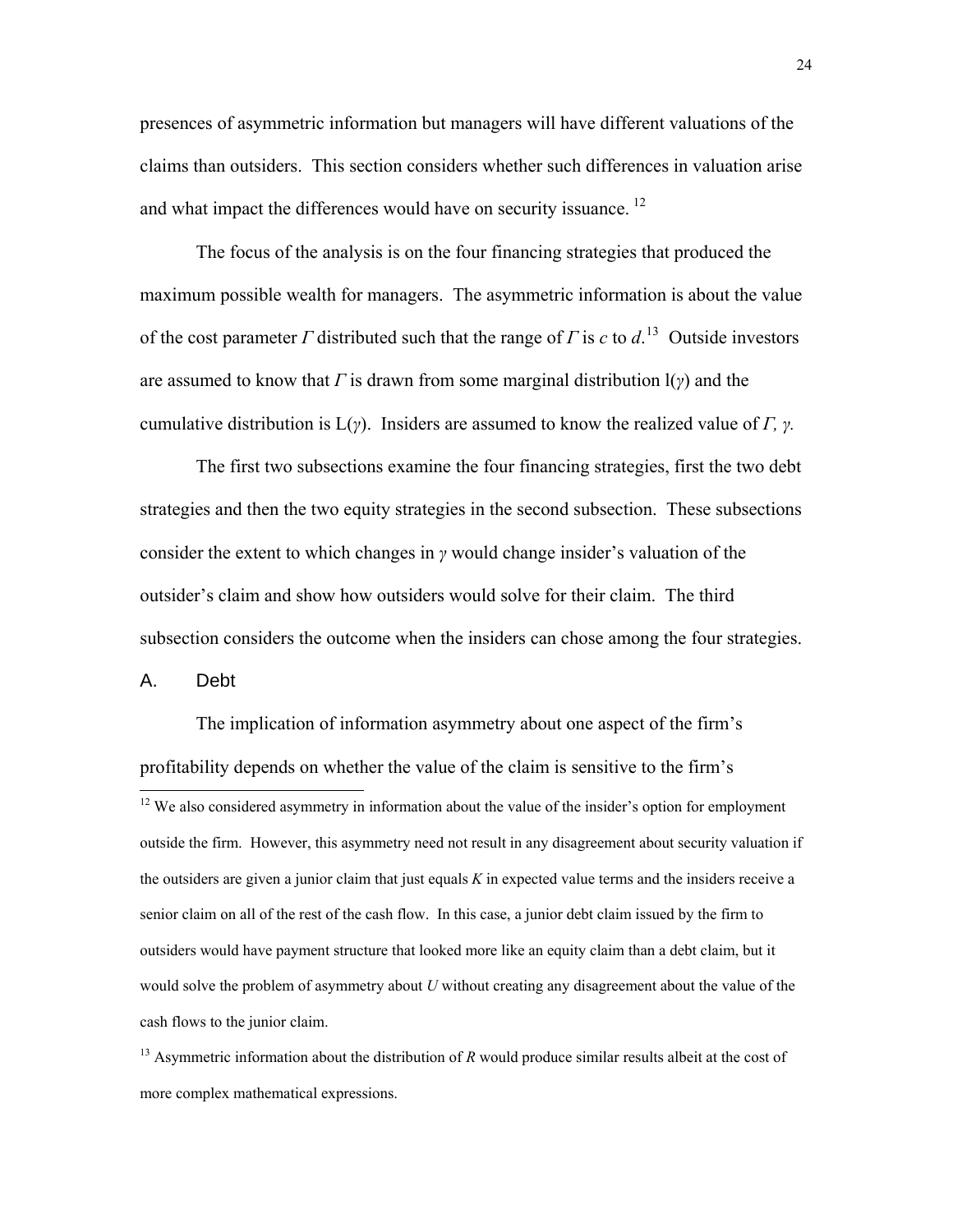profitability. If the claim is not sensitive to changes in the firm's profitability then both insiders and outsiders will assign the same value to any given claim and the information asymmetry is not relevant to the financing decision.

The value of a given junior debt claim,  $F(0)$  given insider's knowledge of  $\gamma$  is:

(36) 
$$
E(F^j(0)|\gamma) = \int_{r^*}^b F^j(0)dg(r) + \int_{r^c}^{r^*} (P^*(r,\gamma) - F^s(0))dg(r).
$$

The sensitivity of this valuation to changes in  $\gamma$  may be obtained by differentiating with respect to *γ*:

(37)  
\n
$$
\frac{\partial E(F^j(0)|\gamma)}{\partial \gamma} = \frac{\partial F^j(0)}{\partial \gamma} (1 - G(r^*)) - F^j(0) \frac{\partial r^*}{\partial \gamma} g(r^*)
$$
\n
$$
+ (P^*(r^*, \gamma) - U) \frac{\partial r^*}{\partial \gamma} g(r^*)
$$
\n
$$
- (P(r^c, \gamma) - F^s(0)) g(r^c) \frac{\partial r^c}{\partial \gamma}
$$
\n
$$
+ \int_{r^c}^r \frac{\partial P^*(r^*, \gamma)}{\partial \gamma} dg(r)
$$
\n
$$
= 0.
$$

must be positive. This result is intuitive; an increase in the cost of production reduces The second two terms cancel due to smooth pasting and the fourth term is zero by the definition of *F<sup>s</sup>*(0) which is *U*. The term ∂*P\*/∂γ* is negative therefore the term ∂*F<sup>j</sup>*(0)/∂γ expected profits and thereby increases the demanded face value of the debt.

the best that outsiders can do is to demand a face value on their claim that provides the same expected value as their initial investment *K*. Although insiders' valuation of the junior claim depends on the realization of *γ*,

(38) 
$$
\int_{c}^{d} \left( \int_{r^{*}}^{b} F^{j}(0) dg(r) + \int_{r^{c}}^{r^{*}} (P^{*}(r, \gamma) - F^{s}(0)) dg(r) \right) dl(\gamma) = K.
$$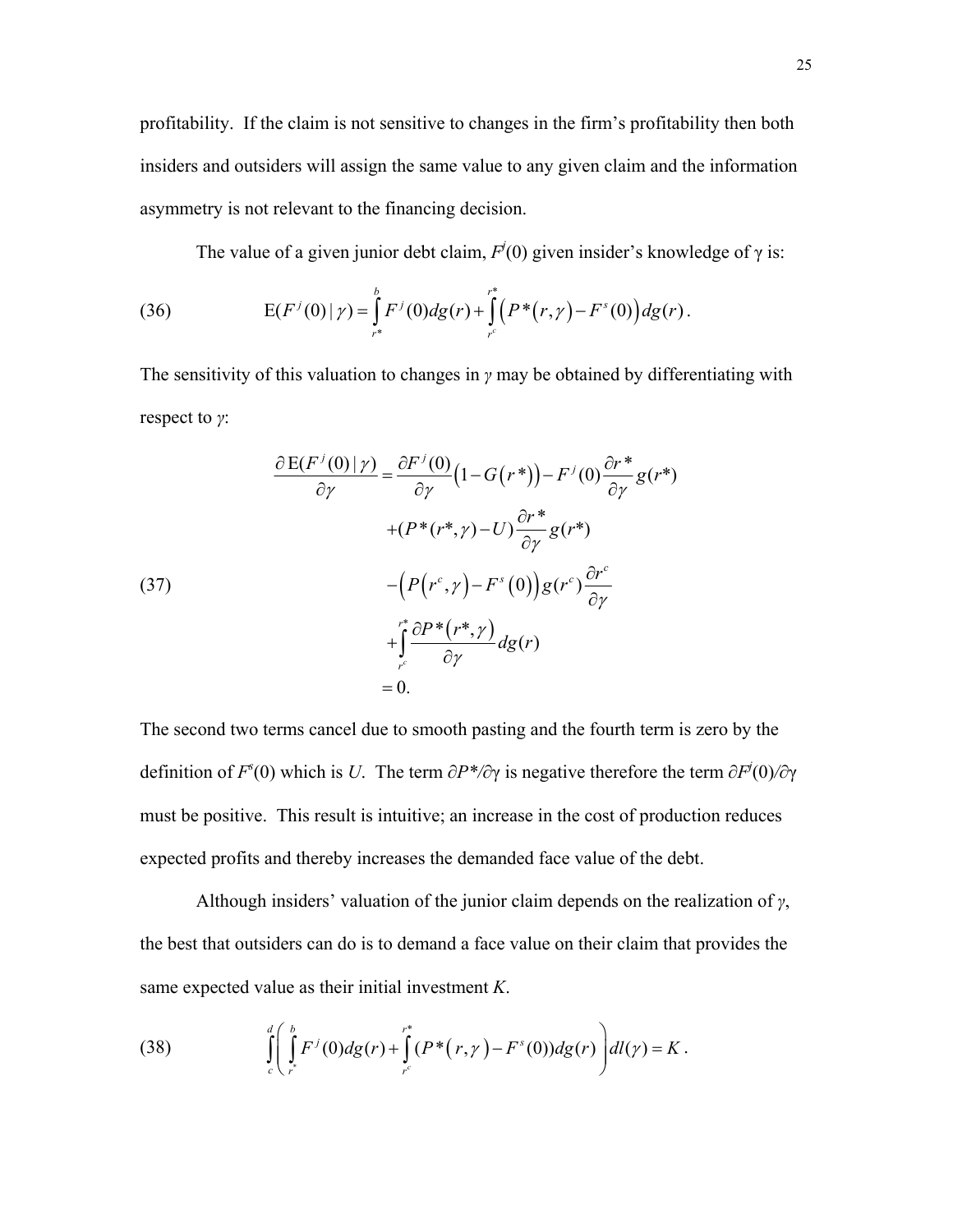Insiders will be able to evaluate the value of  $F(0)$  given their knowledge of  $\gamma$ , and given this knowledge will view the debt contract as either transferring wealth from themselves to outside investors or from outside investors to themselves.<sup>[14](#page-26-0)</sup> However, if the only strategy available for financing the firm is to issue junior debt to outsiders and retain a senior claim then the firm will issue the debt provided the project is sufficiently profitable to offset any wealth transfer to outsiders.

The value of the debt with hedging is

(39) 
$$
\int_{a}^{b} F^{j}(h^{*})dg(r) = F^{j}(h^{*}) = K.
$$

This valuation in which the outsiders are paid the same amount in every state is clearly independent of the realization *γ*. Thus, insiders and outsiders will agree on the value of the claim  $F^j(h^*)$ .

# B. Equity

 $\overline{\phantom{a}}$ 

 Outside equity may be accompanied by inside debt or by hedging. The insider's valuation if the firm issues debt to insiders with a face value of *U*:

<span id="page-26-1"></span>(40) 
$$
S^{e}(0|\gamma) = K / \int_{r^{c}}^{b} (P^{*}(r,\gamma) - U) dg(r).
$$

In order to simplify the presentation, focus on  $\partial | \int (P^*(r, \gamma) - U) dg(r)$ *c b r*  $P^*(r,\gamma) - U$ ) dg(r) |  $\partial \gamma$  $\begin{pmatrix} b & b \\ c & c \end{pmatrix}$  $\partial \left( \int\limits_{r^c} \Bigl( P^*(r,\gamma) \! - \! U \Bigr) d\!g(r) \, \Bigl) \!\! \Big/ \! \partial$ 

<span id="page-26-0"></span><sup>&</sup>lt;sup>14</sup> Ignoring the measure zero possibility that that  $\gamma$  takes the one value where insiders would have the same value as outside claimants.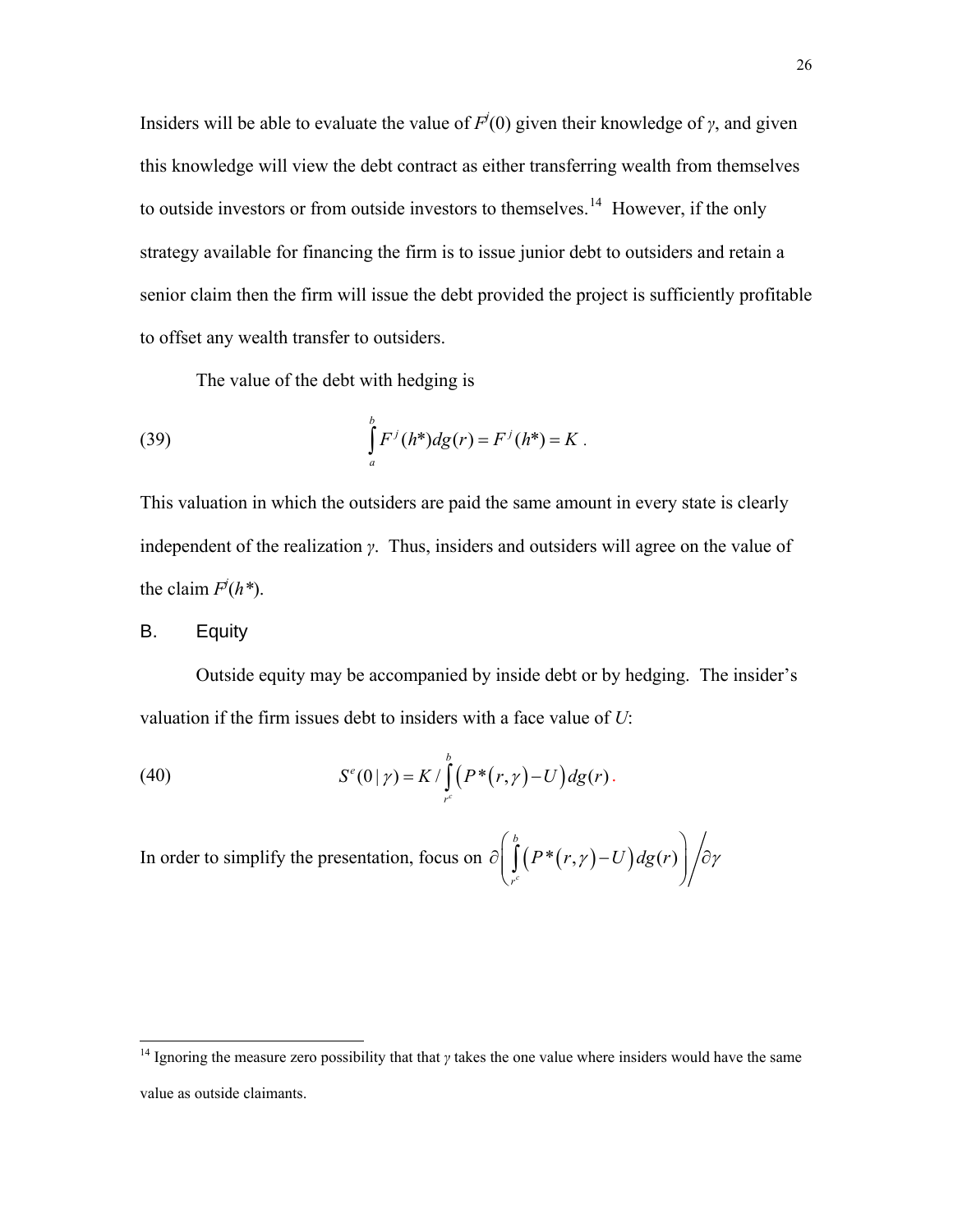<span id="page-27-1"></span>(41)  

$$
\frac{\partial \left(\int_{r^c}^{b} (P^*(r,\gamma)-U) dg(r)\right)}{\partial \gamma} = \int_{r^c}^{b} \frac{\partial P^*(r,\gamma)}{\partial \gamma} dg(r)
$$

$$
-\left(P^*(r^c,\gamma)-U\right)g(r^c)\frac{\partial r^c}{\partial \gamma}.
$$

Which is less than zero because ∂*P\*/*∂γ is negative and the second term is zero by from the definition of  $P^*(r^c, \gamma)$ . That is the dominator of [\(40\)](#page-26-1) is decreasing in *γ* which implies that insiders estimate of the fair share of the firm that outsiders should receive is increasing in *γ*. Stated differently, an increase in costs reduces the firm's profitability and implies that outsiders will need a larger claim on the firm's residual cash flows to recover their initial investment  $K$ . Accordingly, in return for supplying the firm with  $K$ , outsiders will demand that,  $S<sup>e</sup>(0)$ , their ownership interest satisfy:

<span id="page-27-2"></span>(42) 
$$
S^{e}(0) = K / \left( \int_{c}^{d} \left( \int_{r^{e}}^{b} \left( P^{*}(r, \gamma) - U \right) d g(r) \right) dl(\gamma) \right).
$$

 As was the case with the combination of junior and senior debt, insiders can compare the value of  $S^e(0)$  demanded by outside investors with the fair value and determine whether the pricing of the outside equity will transfer wealth from insiders to outsiders or outsiders to insiders. Nevertheless, the financing strategy of issuing equity to outsiders and a debt claim with a face value of *U* to insiders is feasible if it is the only available financing strategy and the firm is sufficiently profitable so that expected profits exceed any wealth transfers to outsiders.

 The analysis of the strategy of issuing outside equity and hedging is similar, with the hedge cash flows replacing the payments on the junior debt.

<span id="page-27-0"></span>(43) 
$$
S^{e}(h^{*}) = K / \int_{r^{e}}^{b} (P^{*}(r,\gamma) + (r^{f} - r)h^{*}) dg(r).
$$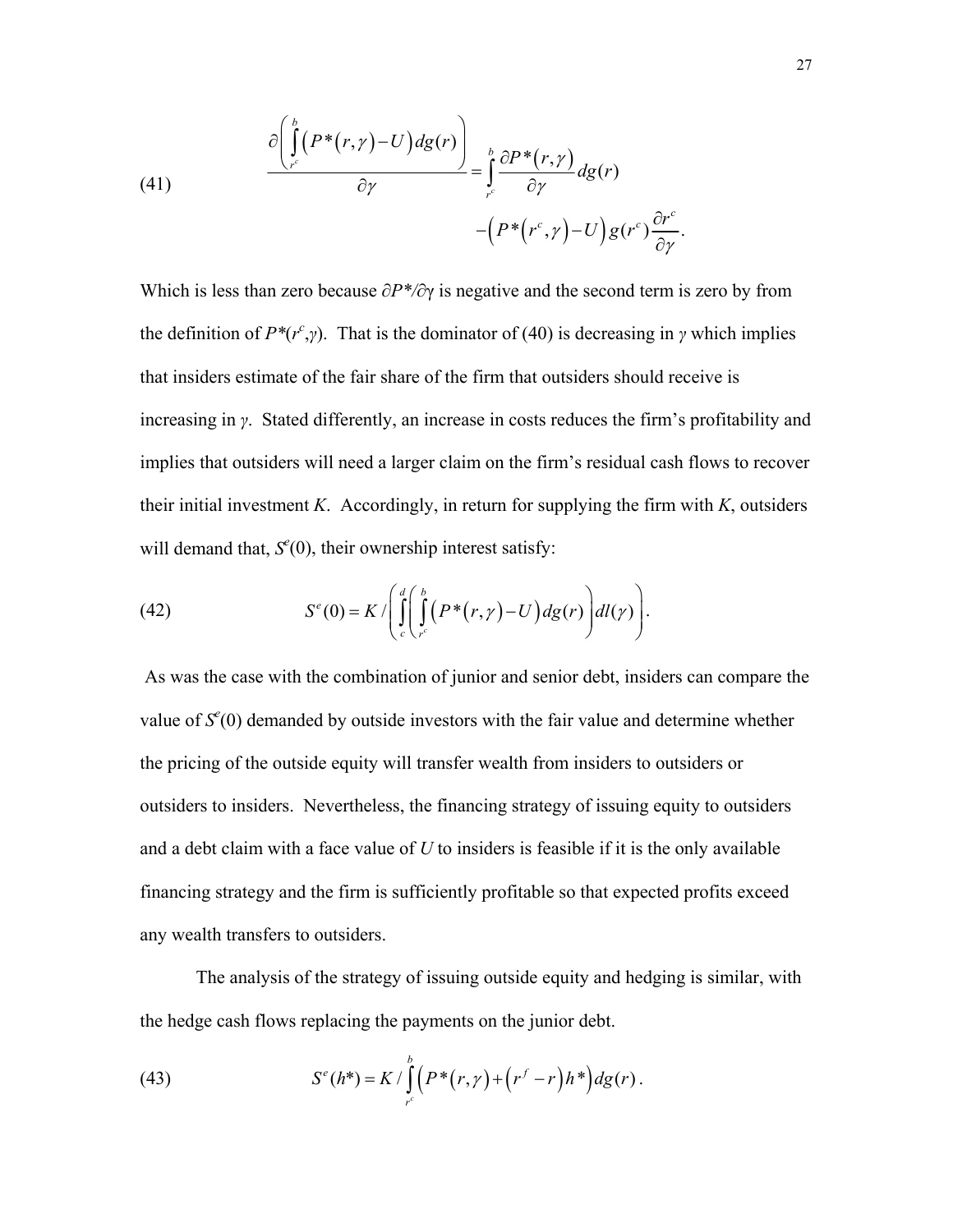Differentiating the denominator of [\(43\)](#page-27-0) with respect to *γ* results in an expression similar to that in equation [\(41\),](#page-27-1) which has a value less than zero. Thus, the share of the firm demanded by outsiders when the firm hedges is similar to that in equation [\(42\),](#page-27-2) substituting in  $(r^f - r)h^*$  for *U*. Also as is true for the other equity financing strategy, the issuance of outside equity and hedging is feasible if it is the only alternative and the firm is sufficiently profitable so that the expected profits exceed any wealth transfers to outsiders.<sup>[15](#page-28-0)</sup>

# C. The managers have access to all four financing options

 The above analysis shows that each of the four financing strategies that are viable if considered individually and the firm is sufficiently profitable to offset any wealth transfer to creditors. Three of the four strategies required with positive probability that insiders issue claims to outsiders that are, given the insider's knowledge of γ, going to result in a wealth transfer to outside investors. However, no such wealth transfers need occur if the firm issues debt to outsiders and hedges its price risk. If insiders have access to an option that does not require wealth transfers, other strategies that involve wealth transfers will not be viable.

 As an example of why the combination of debt and hedging would dominate the other alternatives, suppose the firm's other alternative is an equity issue to outsiders combined with hedging. The managers will first evaluate the equity issue to determine whether they receive a wealth transfer or will be transferring wealth to outside investors (or equivalently whether outsiders' demand a share that is smaller or larger than they l

<span id="page-28-0"></span><sup>&</sup>lt;sup>15</sup> We note that with equity and hedging the form of the mispricing may in fact alter the hedge put on by the manager. In this case, equity and hedging would not only result in wealth transfers but may also result in the managers deviating from the socially optimal effort decision.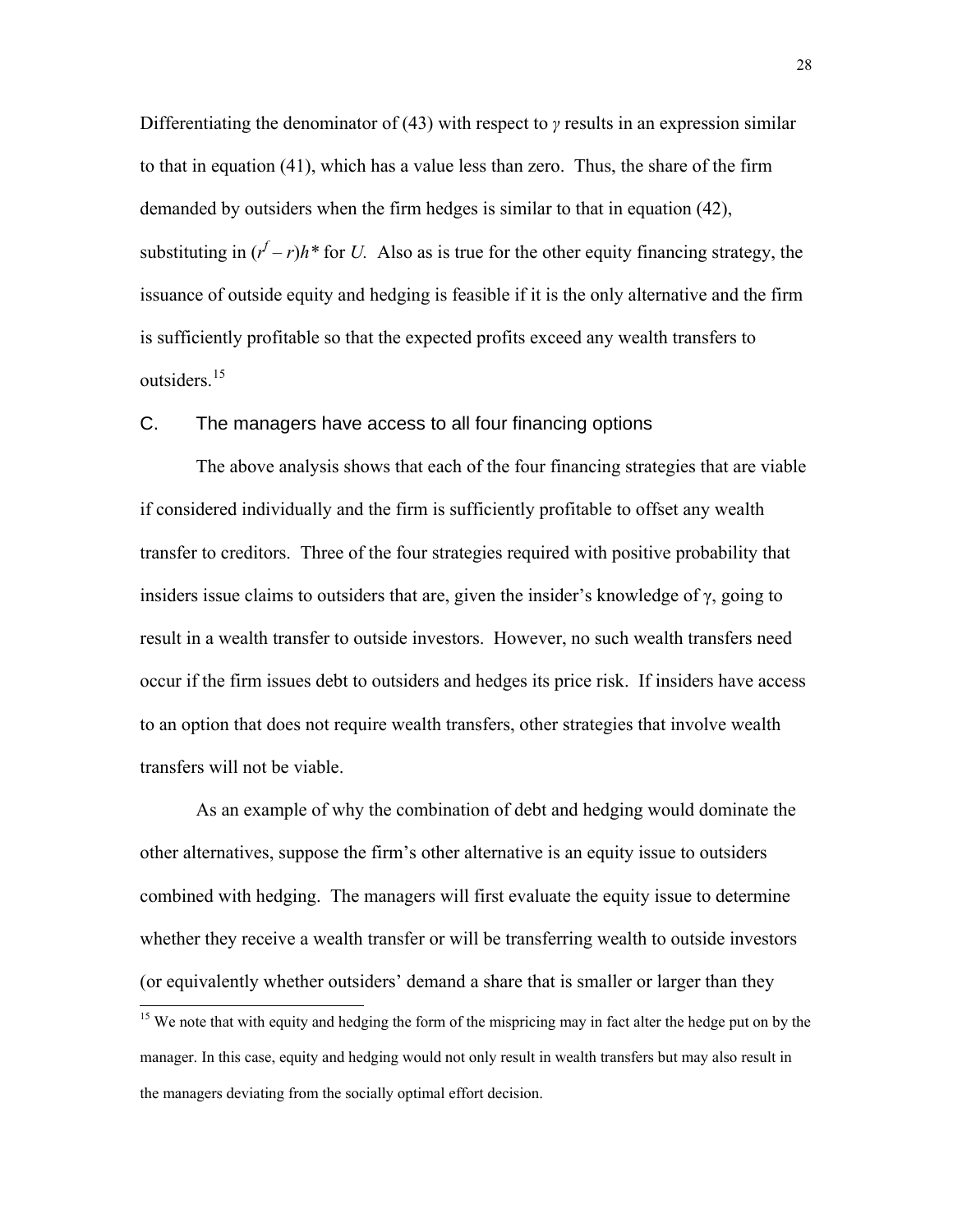would demand if they know  $\gamma$ ). If the managers would be the beneficiary of the wealth transfer they would want the firm to issue equity and hedge. Alternatively, if outsiders would be the beneficiary then the managers would want the firm to issue debt and hedge. However, outside investors would recognize that they face something like a "winner's curse" problem with purchasing equity, that they only time they could buy equity is when it provided a wealth transfer to the firm's managers. In response, outside investors would refuse to purchase the equity and the firm's only financing strategy would be to issue debt and hedge its price risk.

## **V. Empirical Implications**

The model shows that firms are more likely to hedge if a large fraction of their value comes from human capital provided by people that have valuable outside options. Thus, when looking across industries our model suggests that firms such as financial firms that rely on highly talented professionals to generate their earnings should hedge more than other firms even though financial firms have relatively small amounts of fixed capital and most of this capital (buildings and information technology) may be used in other industries. Similarly, our model would suggest that firms that rely on valuable R&D employees should find it more beneficial to hedge than other firms. More generally, if growth opportunities are more human capital intensive than assets in place, we should find that firms with more growth opportunities should hedge more. (See for example, Gay and Nam (1998).

Our model also emphasizes the role of managers' and employees' outside options in determining the importance of hedging. Managers and employees whose value outside the firm is almost the same as their value remaining with the firm are likely to be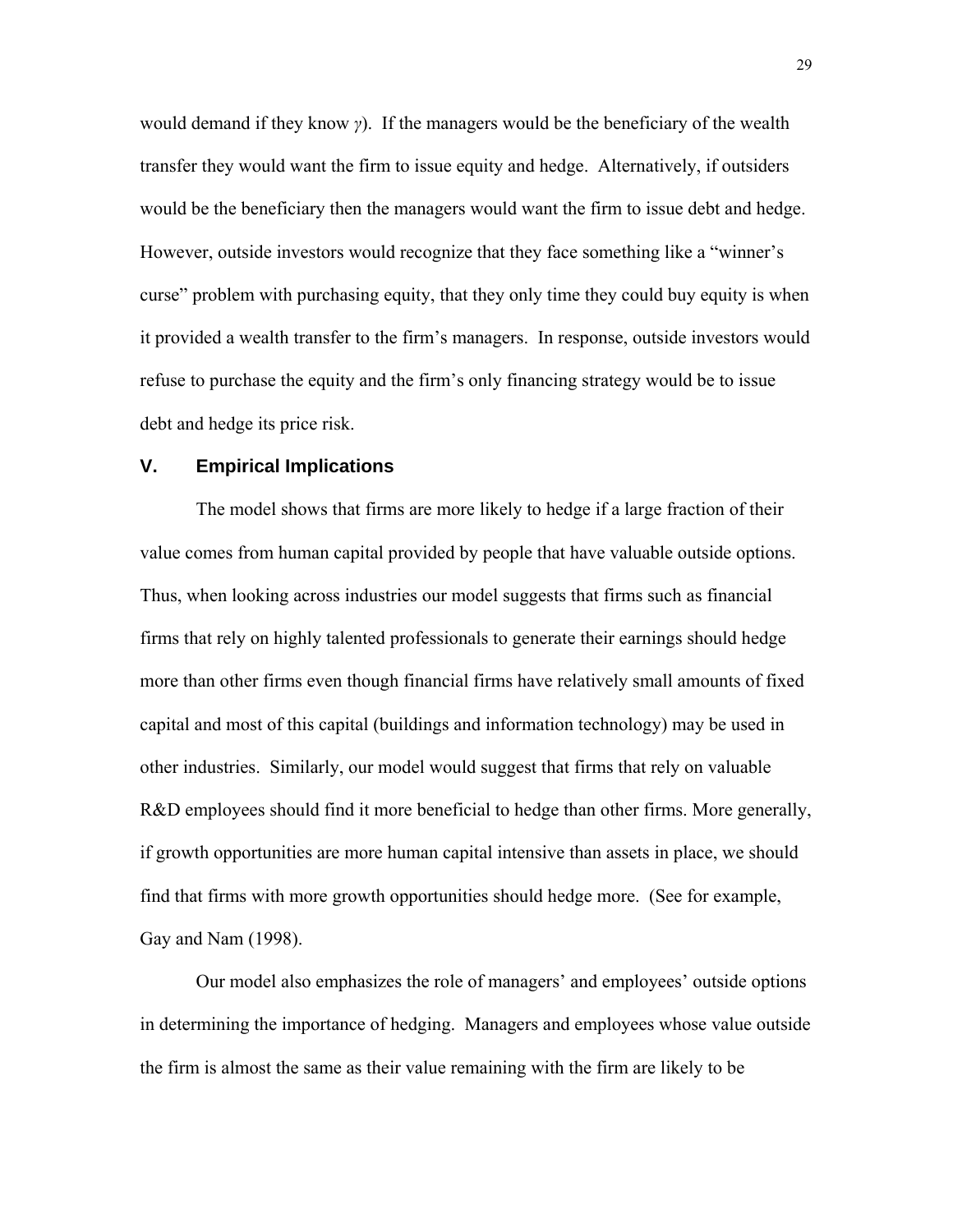particularly sensitive to unhedged losses. Here again, most senior employees at financial firms would be almost as valuable at their next best employer and financial firms tend to be concentrated in locations where moving between jobs is relatively low cost. Our results are also consistent with the idea that, to the extent that managers at large firms have more valuable outside exit options, large firms hedge relatively more than smaller firms. This same idea implies that managers with higher compensation should hedge more to the extent that compensation is the shadow price of outside options. Finally, we note that firms that are more profitable should hedge less and have less debt since cash flows are already close to riskless if they can use internal capital. Thus, our theory suggests a reason why profitable firms both hedge less and hold less debt, a fact that Myers (2001) argues is not explainable by either the tradeoff theory of capital structure or the pecking order theory. Finally, it is the case that our theory implies that firms with higher debt levels should hedge more (see, e.g., Smith and Lin  $(2003)$ ).<sup>[16](#page-30-0)</sup>

In contrast, managers and employees in some firms may find their outside options relatively less valuable for a variety of reasons including a large fraction of their human capital is firm specific, the value of their outputs is heavily dependent on other inputs from the firm or the firm operates in a legal or cultural environment that reduces job

 $\overline{\phantom{a}}$ 

<span id="page-30-0"></span><sup>&</sup>lt;sup>16</sup> Our empirical predictions are consistent with much of the empirical literature on risk management at the corporate level. While consistent with existing empirical work, we note that it is possible to distinguish our theory from those in the existing literature by developing measures of human capital intensity similar to those in Qian (2003) and running cross sectional regressions using hedging and debt as the dependent variables and human capital intensity and control variables as regressors.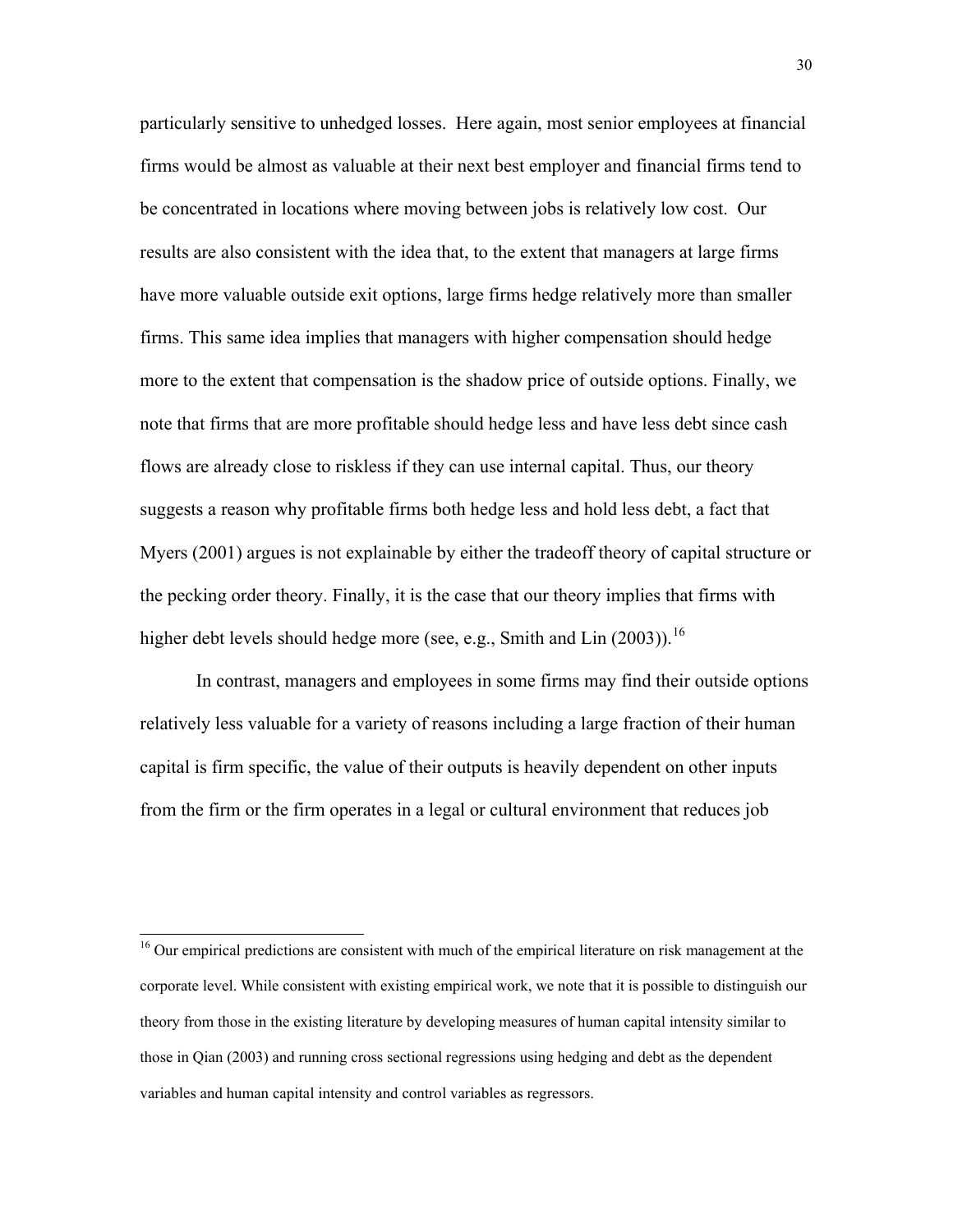mobility.<sup>[17](#page-31-0)</sup> Firms whose employees outside employment options are not very valuable will be less likely to hedge.

While our model has implications for which types of firms that hedge, it also has a unique implication for the organizational structure of financial firms. In particular, it may help to explain the existence of some types of hedge funds even though investment banks could take similar positions in their proprietary trading operations.<sup>18</sup> Investment banks include operations such as market making and proprietary trading that involve hedgeable risks as well as operations that do not generate hedgeable exposures such as mergers and acquisition advisory services. As the example in the introduction noted, excessive losses in areas where risks could be hedged or otherwise limited, may induce valuable human talent in other areas to leave the firm. Thus, we would expect investment banks to limit their trading risks through hedging and other risk management tools such as strictly enforced position limits.

However, some analysts and traders may have special expertise in evaluating trends and predicting large directional moves in financial market prices (such as

 $\overline{\phantom{a}}$ 

<span id="page-31-1"></span><sup>18</sup> An obvious alternative explanation is that hedge funds often have different compensation structures. However, this explanation begs the question of why investment banks do not offer identical compensation structures to their traders. If the compensation structures where equivalent then the managers of hedge funds might prefer to operate inside investment banks which already have the execution and back office support needed to run a hedge fund.

<span id="page-31-0"></span> $17$  As an example of firm specific human capital, a manager may be especially valuable to a firm because of her knowledge of how the internal information flows within the firm and an employee may be especially valuable because of their knowledge of the firm's specialized production function. An example of an employee that depends heavily on other firm inputs would be an employee engaged in R&D where his current employer has specialized skills in turning the research into a commercial product.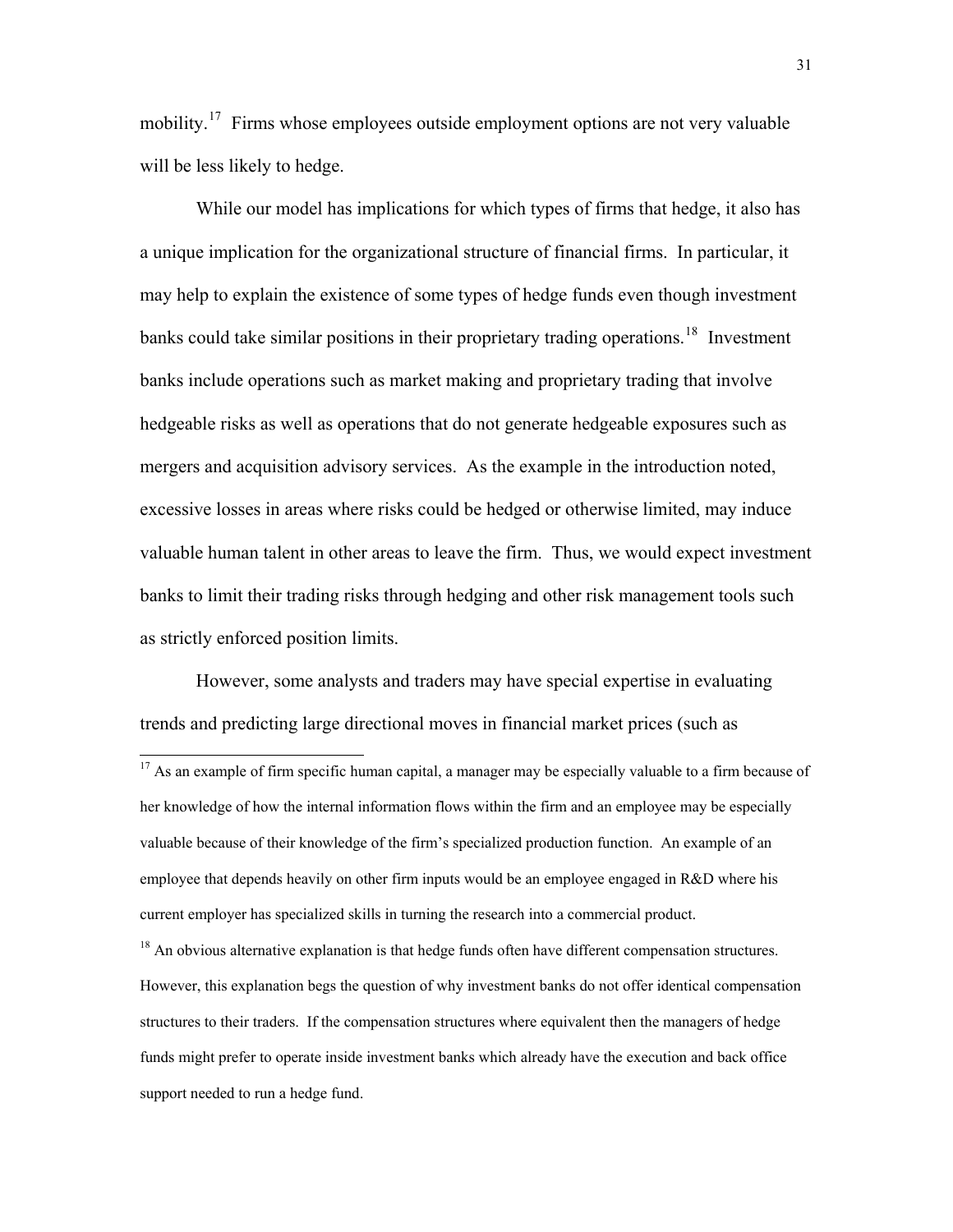exchange rates). The risk management limits imposed by investment banks to help retain their human capital in other areas may preclude these analysts and traders from fully exploiting the value of their information and insights. One way to avoid these limits would be for those analysts and traders with skills in directional bets to move to hedge funds, where the adverse compensation consequences of unhedged losses could be limited to those actually developing and implementing the directional bet.

### **VI. Conclusion**

 In this paper we derive the possible value added of hedging for firms in an equilibrium model with labor market frictions. Specifically, we assume that human capital is inalienable, managers have valuable exit options and that managers are not perfectly replaceable. In the case of symmetric information we show that a fixed salary along with outside debt or equity can yield the same first best allocation that can be obtained by hedging without a fixed salary. Conversely, we show that, in equilibrium, firms will find it value enhancing to hedge and issue outside debt if there is asymmetric information between managers and outsiders. This is the unique solution to the problem. Issuing outside equity and hedging will not solve this problem since it is not possible to make residual claims riskless, which is needed to achieve the first best allocations.

 Our model has a number of empirical implications. Direct implications from the model include implications for the role of human capital and outside opportunities for the extent of firm hedging. The model also has implications as to why certain types of proprietary trading tend to concentrate in hedge funds rather than investment banks.

From a theoretical point of view we see a number of extensions to the model. The first is to introduce costly hedging. In a model with costly hedging, making the cash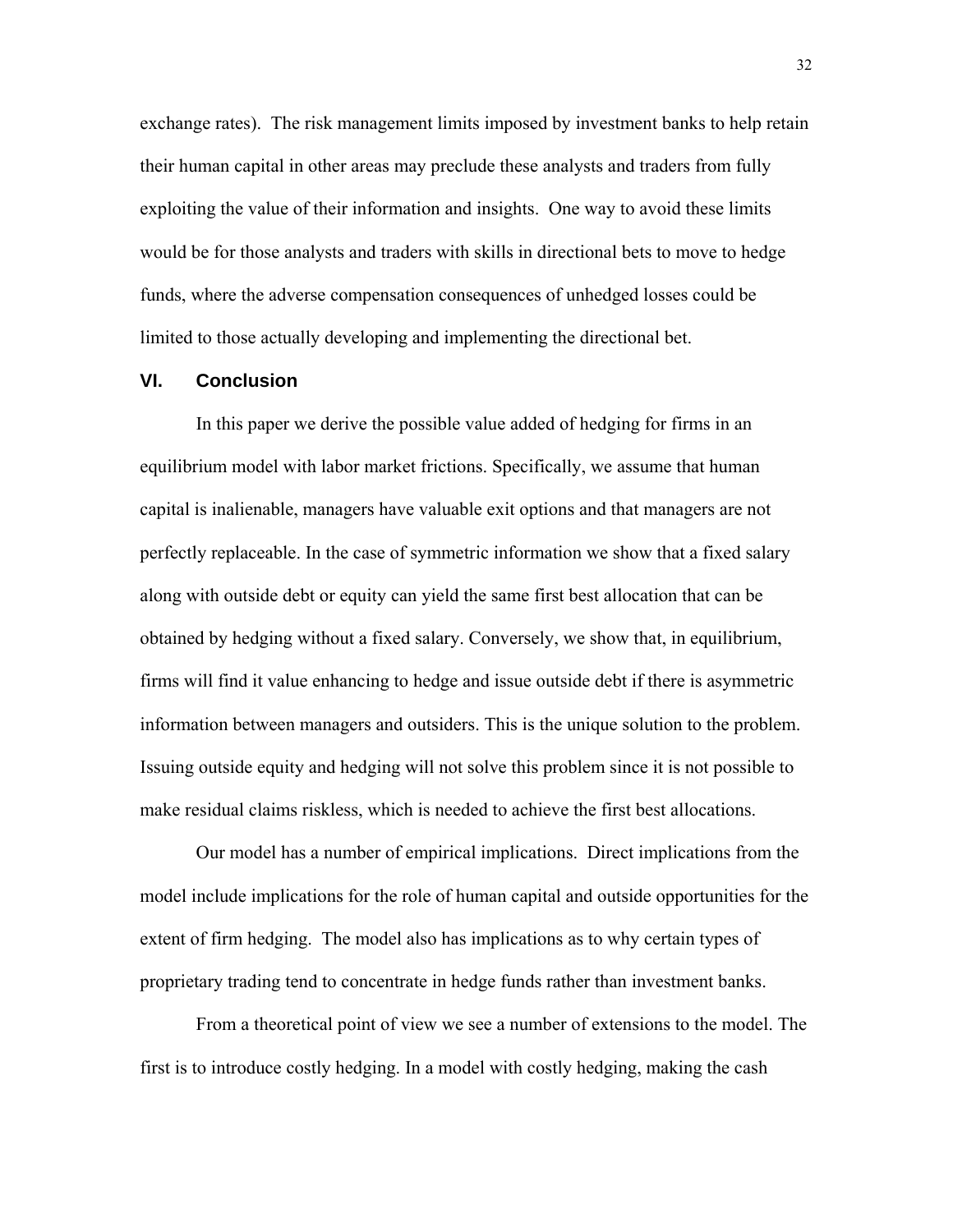flows to outsiders riskless may not be the optimal solution. However, even in such a model there should be a benefit to debt relative to equity to the extent that hedging is able to reduce the risk of debt claims in a way that is not possible with outside equity.

 The model could also be extended to incorporate multiple sources of risk (e.g., liquidity shocks and price risks) in a fashion similar to the model of Holmstrom and Tirole (2000). This would allow us to be able to separately value the benefits of liquidity (or financial slack) vs. the benefits that arise from hedging a particular price risk. In the model as it stands, all of the cash flow risk that the firm faces comes from variation in the output price.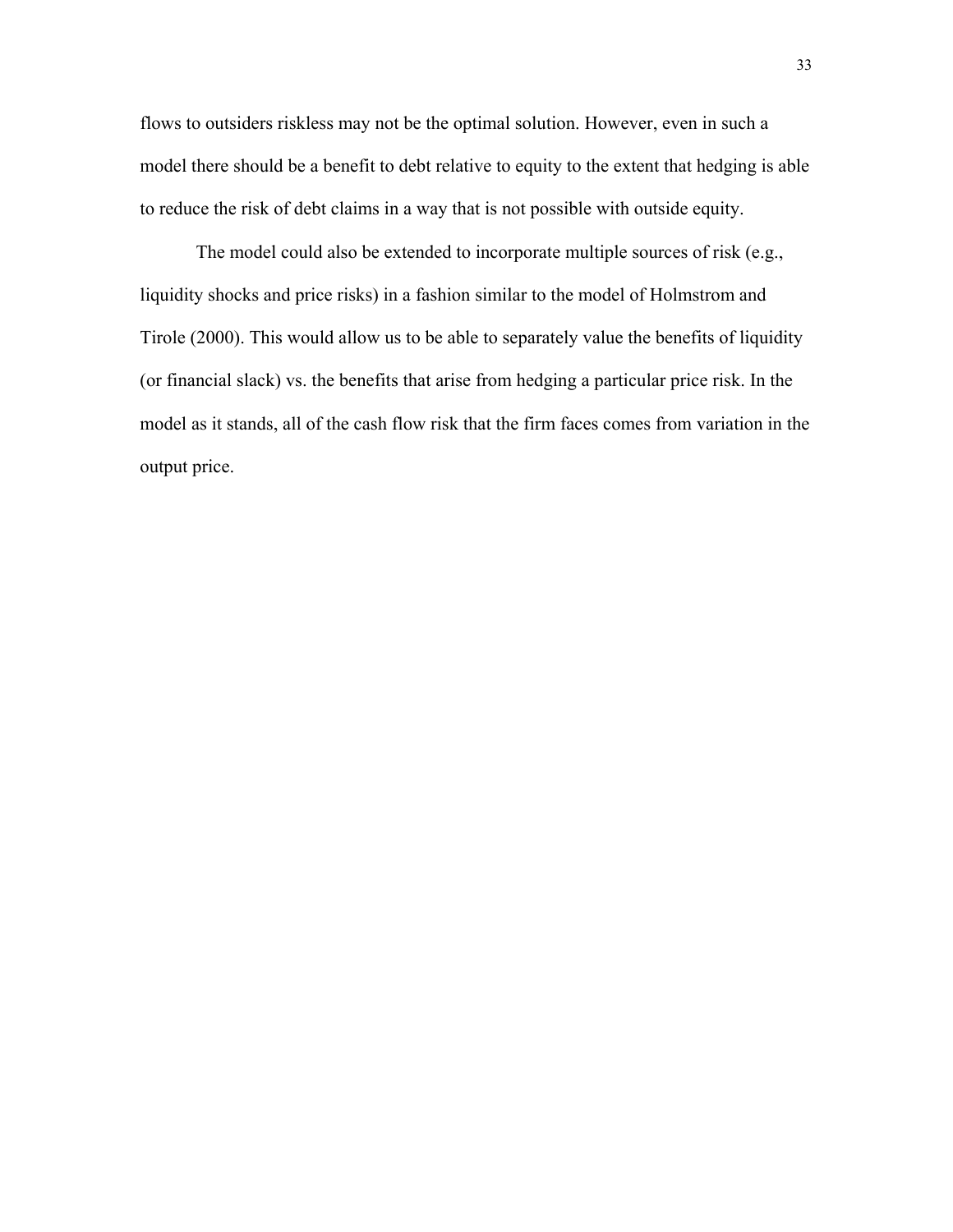#### **References**

- Almazan, A., J. Suárez and S. Titman, 2004, Stakeholders, Transparency And Capital Structure, Centre for Economic Policy Research, Discussion Paper No. 4181
- Bessembinder, H., 1991, Forward Contracts and Firm Value: Investment Incentives and Contracting Effects, *Journal of Financial and Quantitative Analysis* 26, 519-532.
- Faulkender, M., 2005 Hedging or Market Timing? Selecting the Interest Rate Exposure of Corporate Debt, *Journal of Finance* 60, 931-962.
- Froot, K. A., D. S. Scharfstein, and J. C. Stein, Risk Management: Coordinating Corporate Investment and Financing Policies, *Journal of Finance*, 48, 1629-1658.
- Froot, K. A. and J. C. Stein, 1998, Risk Management, Capital Budgeting, and Capital Structure Policy for Financial Institutions: An Integrated Approach, *Journal of Financial Economics* 47, 55-82.
- Gay, G. D., and J. Nam, 1998, The Underinvestment Problem and Corporate Derivatives Use, *Financial Management* 27, 53-69.
- Hart, O., and J. Moore, ,1994, A Theory of Debt Based on the Inalienability of Human Capital, *Quarterly Journal of Economics*, 109, 841-879*.*
- Høgh, N., Linton, O. B. and Nielsen, J. Perch, "The Froot-Stein Model Revisited" (November 2003). <http://ssrn.com/abstract=484882>
- Holmstrom, B., and J. Tirole,, 2000, Liquidity and Risk Management, *Journal of Money, Credit and Banking* 32, 295-319.
- Jensen, M. C., and W. H. Meckling, 1976, Theory of the Firm: Managerial Behavior, Agency Costs and Ownership Structure, *Journal of Financial Economics* 3, 305-360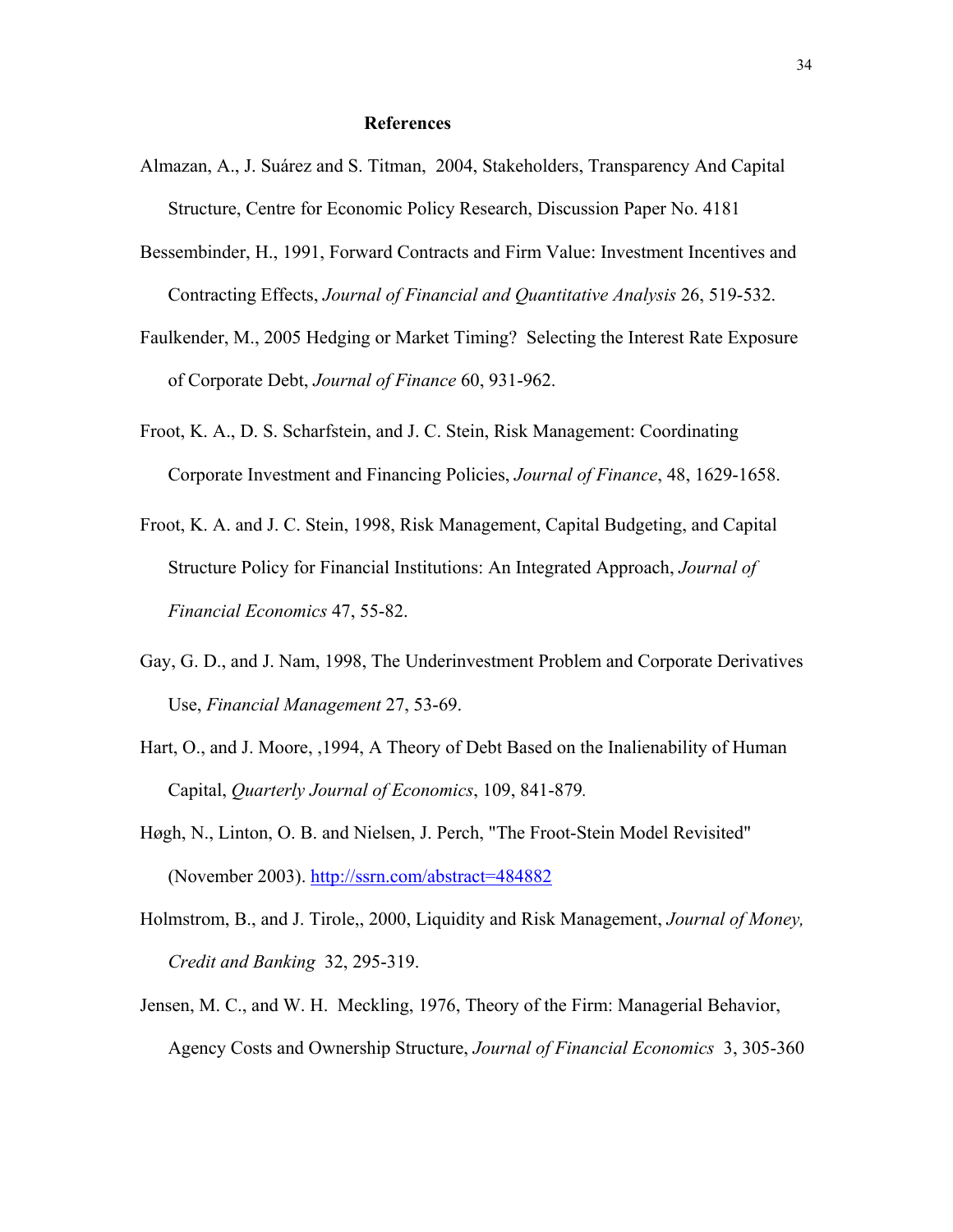- Leland, Hayne E, 1998, Agency Costs, Risk Management, and Capital Structure, *Journal of Finance* 53, 1213-1243.
- Modigliani, F. and M. Miller, 1958, The Cost of Capital, Corporation Finance and the Theory of Investment, *American Economic Review* 48, 261-297.
- Modigliani, F. and M. H. Miller, 1963, Corporate Income Taxes and the Cost of Capital: A Correction, *American Economic Review* 53. 433-43.
- Myers, S. C.,1977, Determinants of Corporate Borrowing, *Journal of Financial Economics* 5, 147-75*.*
- Myers, S. C., 1999, Financial Architecture, *European Financial Management* 5, 133-141.
- Myers, S. C., 2001, Capital Structure, *Journal of Economic Perspectives*, 15, 81-102.
- Myers, S. C., and Nicholas M., 1984, Corporate Financing and Investment Decisions When Firms Have Information That Investors Do Not Have, *Journal of Financial Economics* 13, iss. 2, 187-221.
- Qian, Y., "Human-Capital-Intensive Firms: Incentives and Capital Structure" (June 2003).<http://ssrn.com/abstract=423540>
- Smith, C., and R. M. Stulz, 1985, The Determinants of Firms' Hedging Policies, *Journal of Financial and Quantitative Analysis* 20, 391-405.
- Smith, S. D. and C. Lin, "Hedging, Financing, and Investment Decisions: A Theory and Empirical Tests" (February 2003). <http://ssrn.com/abstract=409280>
- Stulz, R. M.,1984, Optimal Hedging Policies, *Journal of Financial and Quantitative Analysis* 19, 127-140.
- Stulz, R. M.,1996, Rethinking Risk Management, *Journal of Applied Corporate Finance* 8-24.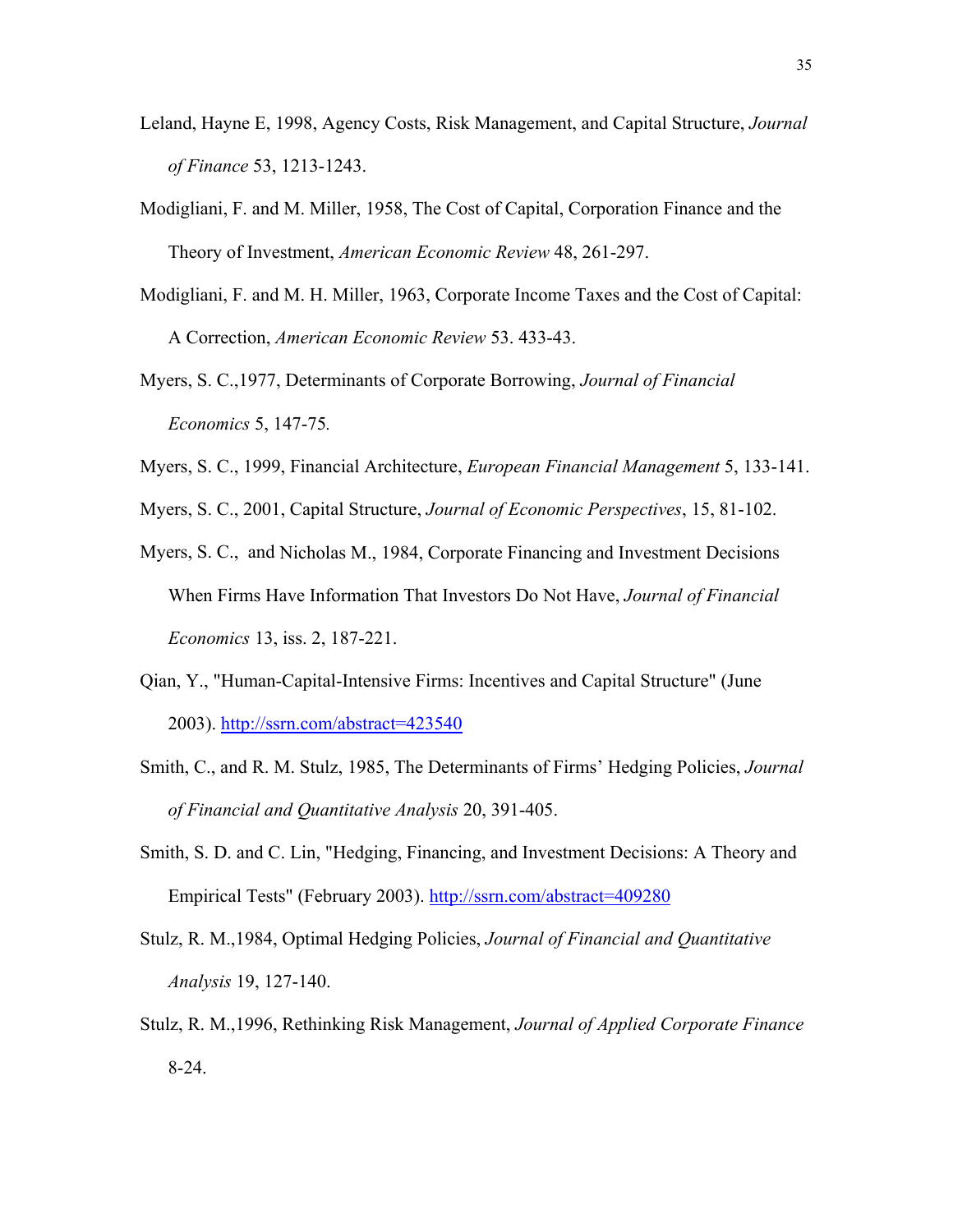Triki, T., "Research on Corporate Hedging Theories: A Critical Review of the Evidence to Date" (June 2005). HEC Montreal Working Paper No. 05-04. <http://ssrn.com/abstract=734406>.

Zingales, L., 2000, In Search of New Foundations, *Journal of Finance* 55, 1623-1653.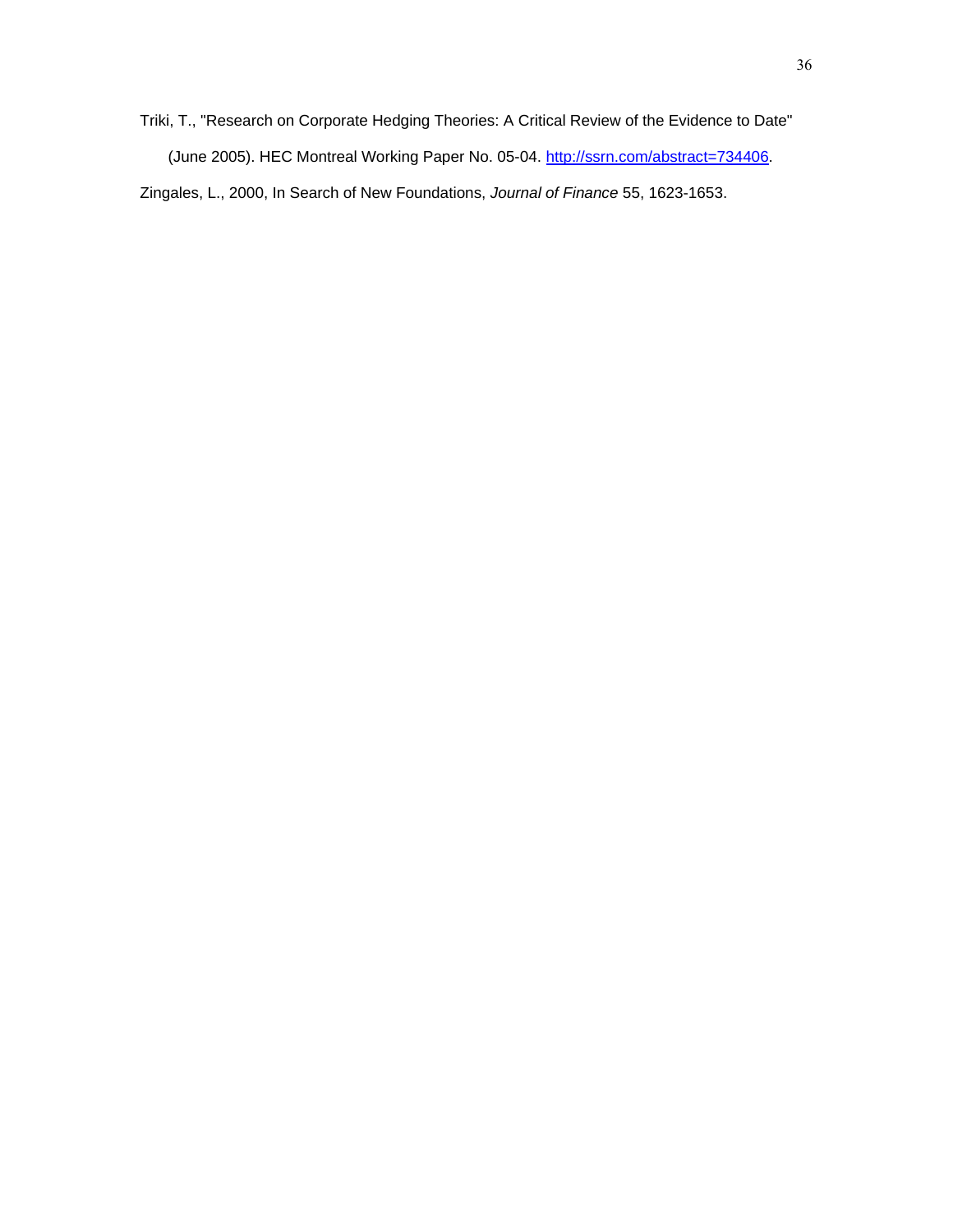## **Appendix**

**Proposition 2. The managers will follow their welfare maximizing decision rule of**  staying with the firm if  $P^* \ge U$  if the managers hedges by,  $h^*$ , the amount exactly **required to make the debt riskless:** 

$$
h^*(r^f - r^c) = K
$$
 or  $h^* = K/(r^f - r^c)$ .

Proof. Consider three cases:

*A)*  $r < r^c$ 

The firm pays off the fixed obligation with the  $h^*(r - r^c)$ , which it can do under Assumption 2. The managers retain the remaining  $h^*(r^f - r)$  and takes their outside employment option.

$$
B) r = r^c
$$

The cash flow to the managers,  $C_0^{dh}$ , at time 0 if the managers hedge  $h^*$  is

(A1) 
$$
C_0^{dh} = q^*r^c \cdot \gamma(q^*)^2/2 + h^*(r^f - r^c) - K
$$

The last two terms of equation (A1) drop out given the definition of *h\** as the managers use the proceeds from the hedge to repay the creditors. Substituting in from equation [\(5\)](#page-14-1) for the value of  $r^c$  yields

(A2) 
$$
C_0^{dh} = q^*((U + \gamma(q^*)^2/2) / q^*) - \gamma(q^*)^2/2 = U
$$

Thus, the value of remaining with the firm is exactly equal in value to the managers' outside option and they have no incentive to exercise that option.

*C)*  $r > r^c$ 

The value of the cash flows to the manager if the firm hedges is